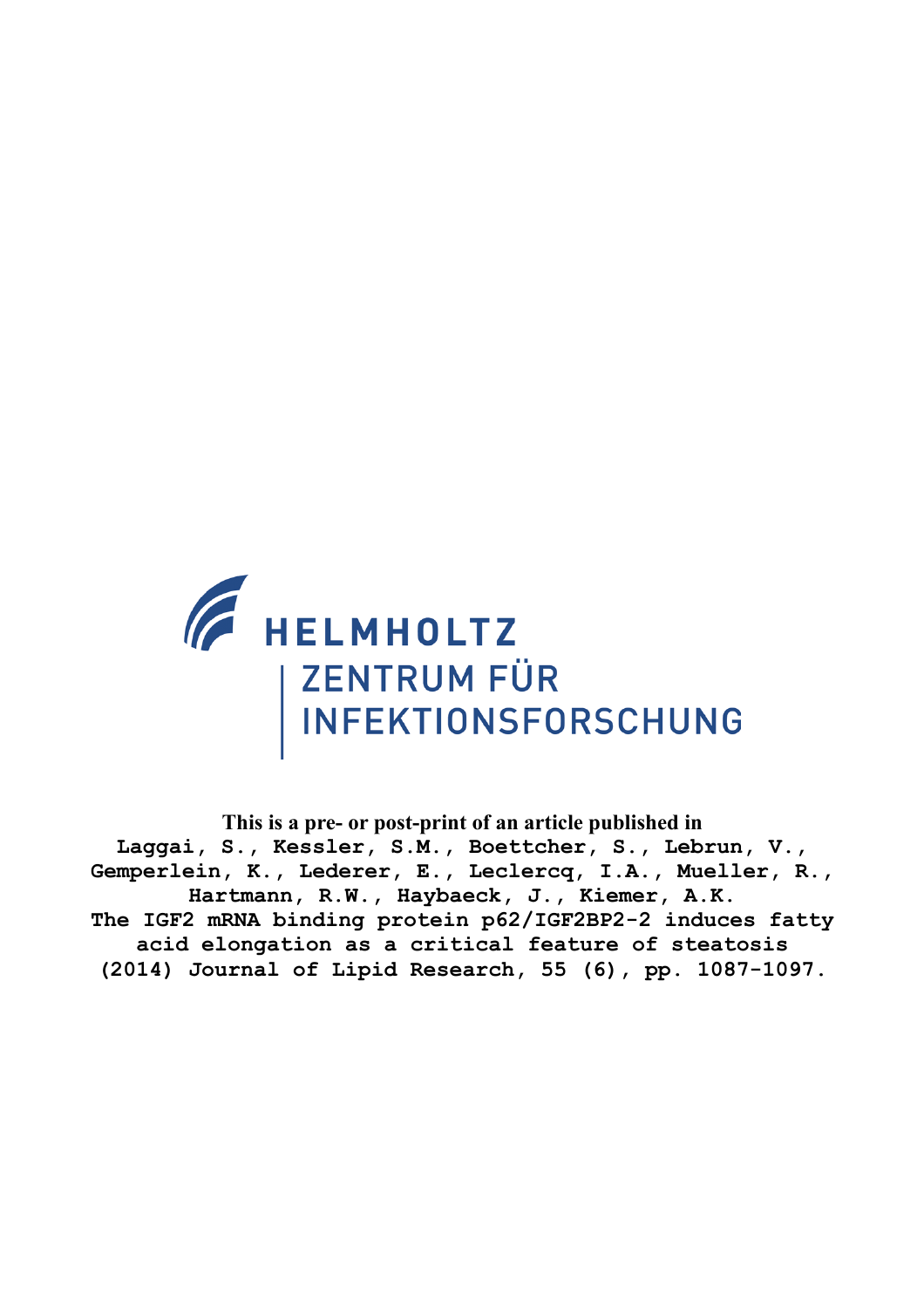# **The** *IGF2* **mRNA binding protein p62/IGF2BP2-2 induces fatty acid elongation as a critical feature of steatosis**

Stephan Laggai<sup>a</sup>, Sonja M. Kessler<sup>a, b, c</sup>, Stefan Boettcher<sup>d</sup>, Valérie Lebrun<sup>c</sup>, Katja

Gemperlein<sup>e, f</sup>, Eva Lederer<sup>b</sup>, Isabelle A. Leclercq<sup>d</sup>, Rolf Mueller<sup>e, f</sup>, Rolf W. Hartmann<sup>d, f</sup>, Johannes Haybaeck<sup>b</sup>, Alexandra K. Kiemer<sup>a\*</sup>

a Department of Pharmacy, Pharmaceutical Biology, Saarland University, Saarbrücken, Germany

<sup>b</sup>Institute of Pathology, Medical University of Graz, Graz, Austria

c Laboratory of Hepato-gastroenterology, Institut de Recherche expérimentale et Clinique, Université c

atholique de Louvain, Brussels, Belgium

d Department of Pharmacy, Pharmaceutical and Medicinal Chemistry, Saarland University, Saarbrücken, Germany

e Department of Pharmacy, Pharmaceutical Biotechnology, Saarland University, Saarbrücken, Germany

f Helmholtz Institute for Pharmaceutical Research Saarland (HIPS), Helmholtz Centre for Infection Research (HZI), Saarbrücken, Germany

\*Corresponding Author Telephone: +49-681-302-57301 Fax: +49-681-302-57302 Email: pharm.bio.kiemer@mx.uni-saarland.de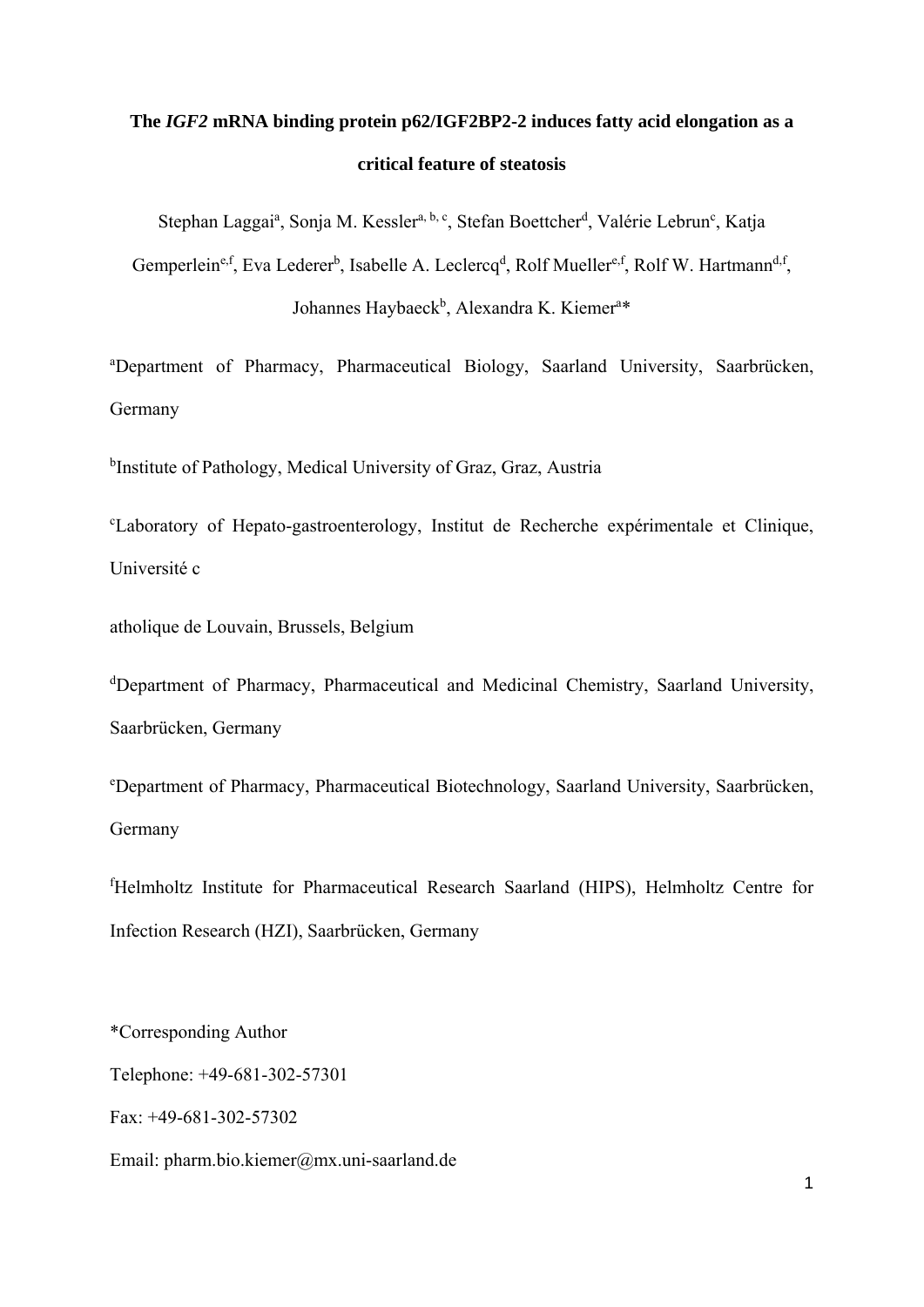Running title: p62 induces fatty acid elongation

Abbreviations: acetyl-CoA carboxylase alpha (ACC/ACACA), carbohydrate responsive element-binding protein (CHREBP/MLXIPL), carnitine palmitoyltransferase 1A (CPT1A), ELOVL fatty acid elongase 6 (ELOVL6), fatty acid synthase (FASN), *gas chromatographymass spectrometry* (GC-MS), glucose infusion rate (GIR), glucose turnover (TO), hepatic glucose production (HGP), hepatocellular carcinoma (HCC), insulin-like growth factor 2 (IGF2), liver-X-receptor alpha (LXR-α/NR1H3), nonalcoholic fatty liver disease (NAFLD), nonalcoholic steatohepatitis (NASH), peroxisome proliferator-activated receptor alpha (PPARA), pyruvate kinase, liver and RBC (L-PK, PKLR), sterol regulatory element binding transcription factor 1 (SREBF1/SREBP1), ultra high-performance liquid chromatography– mass spectrometry (UHPLC-MS/MS)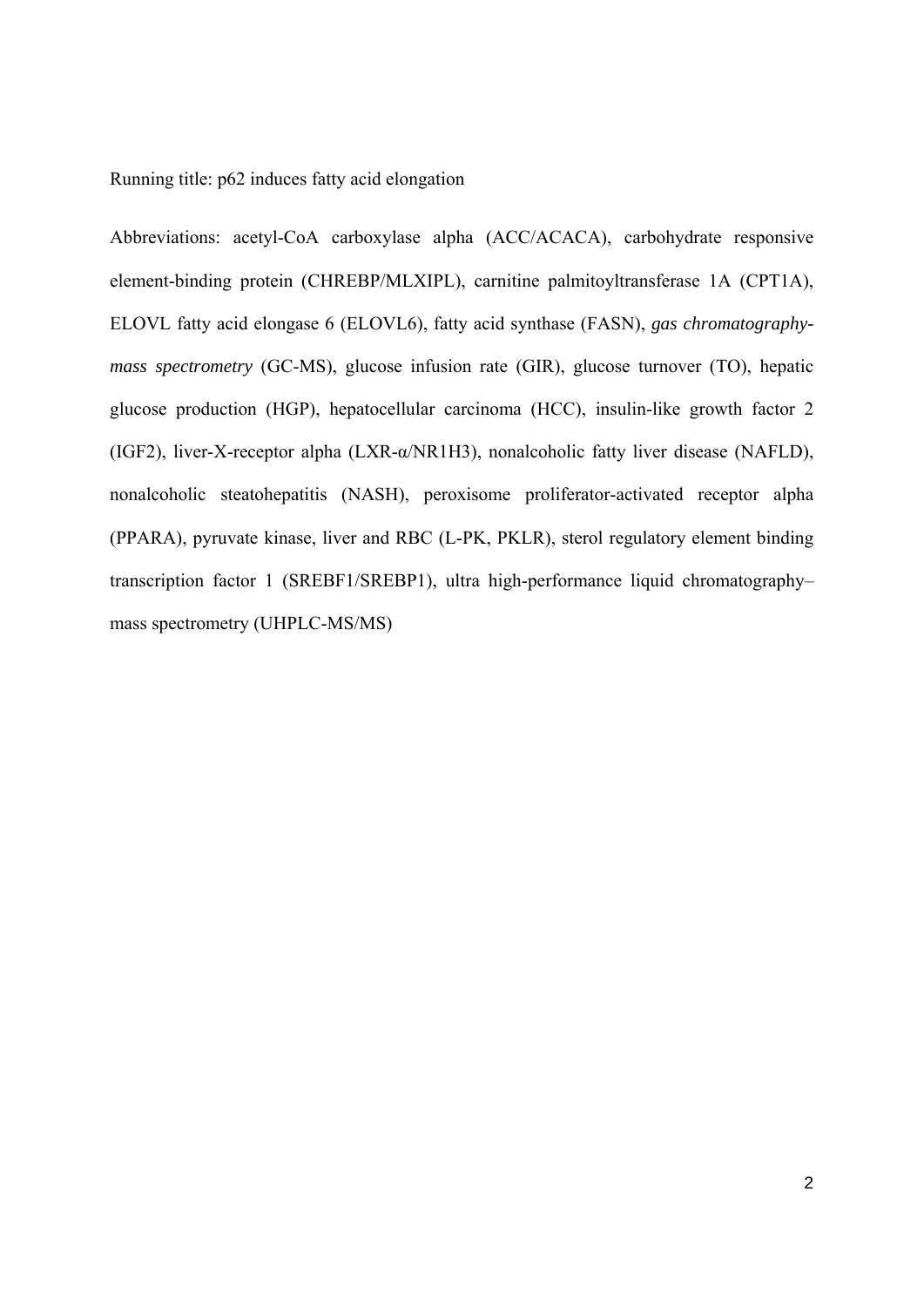#### **Abstract:**

Liver-specific overexpression of the insulin-like growth factor 2 (*IGF2*) mRNA binding protein p62/IGF2BP2-2 induces a fatty liver, which highly expresses *IGF2*. Since *IGF2* expression is elevated in patients with steatohepatitis, the aim of our study was to elucidate the role and interconnection of p62 and IGF2 in lipid metabolism. Expression of *p62* and *IGF2* highly correlated in human liver disease. *p62* induced an elevated ratio of C18:C16 and increased ELOVL fatty acid elongase 6 (ELOVL6) protein, the enzyme catalyzing the elongation of C16 to C18 fatty acids and promoting nonalcoholic steatohepatitis in mice and humans. p62 overexpression induced the activation of the ELOVL6 transcriptional activator SREBF1. Recombinant IGF2 induced the nuclear translocation of sterol regulatory element binding transcription factor 1 (SREBF1) and a neutralizing IGF2 antibody reduced ELOVL6 and mature SREBF1 protein levels. Concordantly, *p62* and *IGF2* correlated with *ELOVL6* in human livers. Decreased palmitoyl-CoA levels as found in *p62* tg livers can explain the lipogenic action of ELOVL6. Accordingly, p62 represents an inducer of hepatic C18 fatty acid production *via* a SREBF1-dependent induction of ELOVL6. These findings underline the detrimental role of p62 in liver disease.

Supplemental Keywords: ELOVL6, p62/IGF2BP2-2/Imp2-2, SREBF1/SREBP1, IGF2 signalling, Hepatic steatosis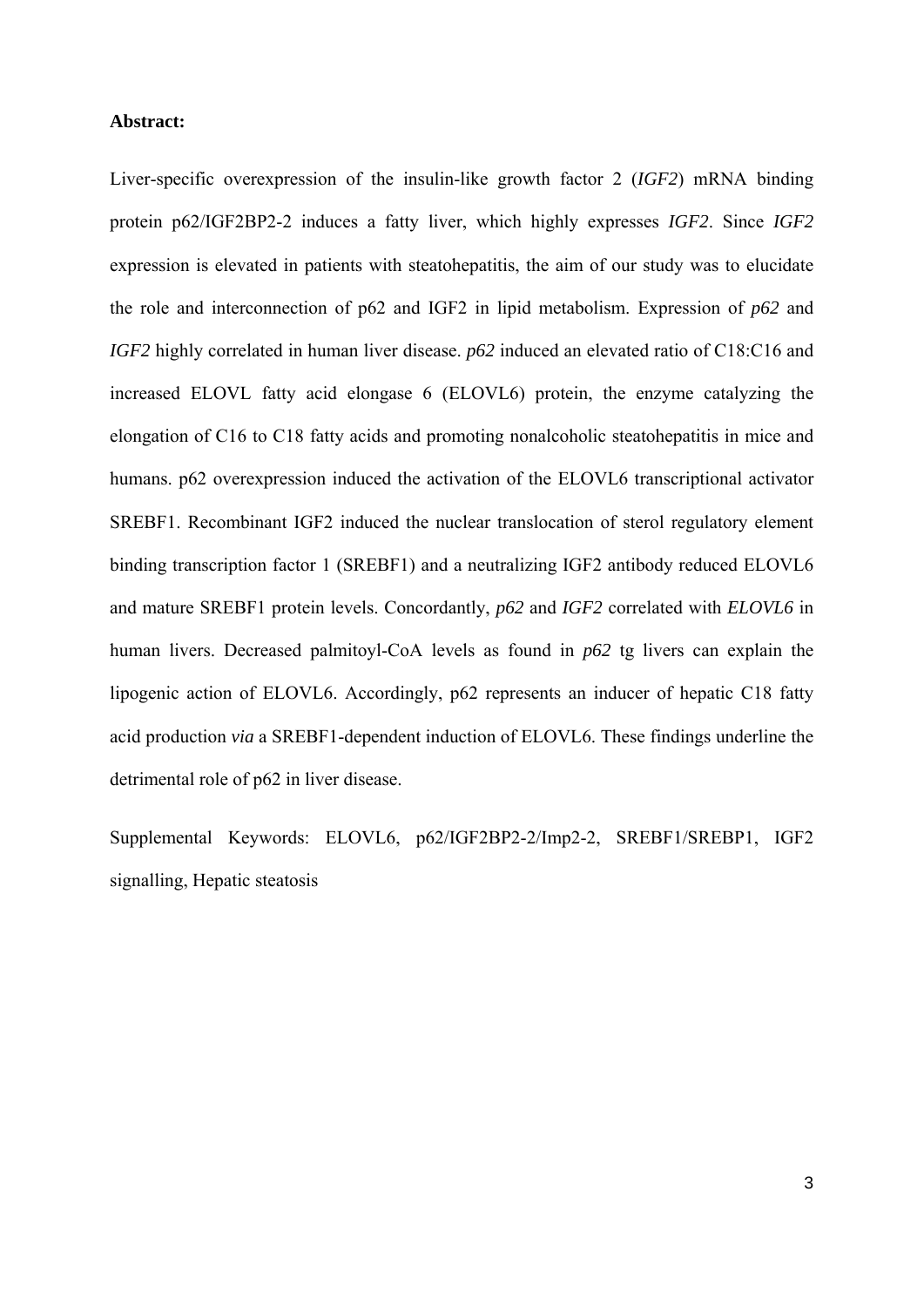#### **Introduction**

Nonalcoholic fatty liver disease (NAFLD) is considered as the most common liver disorder in Western countries with a prevalence of 20-30% of the adult population (1, 2). There is a strong correlation between characteristics of the metabolic syndrome, such as obesity and diabetes mellitus, and NAFLD/nonalcoholic steatohepatitis (NASH) (3).

The 'two-hit' hypothesis represents a common model to describe the development and progression of fatty liver diseases. A simple steatosis can stand for the first step in early liver pathogenesis (4, 5). The progression from simple steatosis to NASH requires a 'second hit' mediated by reactive oxygen species and release of inflammatory cytokines (6). This inflammatory environment can result in hepatic cirrhosis and finally in hepatocellular carcinoma (HCC) (7).

The development of hepatosteatosis can be induced by different mechanisms. The synthesis of lipids is regulated in a complex interplay induced by a set of lipogenic transcription factors, among which liver-X-receptor alpha (LXR-α, NR1H3), sterol regulatory element binding transcription factor 1 (SREBF1, SREBP1), and carbohydrate responsive element-binding protein (ChREBP, MLXIPL) represent the most important ones (8). In this context, the fact that MLXIPL controls 50% of hepatic lipogenesis by regulating glycolytic and lipogenic gene expression (9) illustrates the importance of both insulin- as well as glucose-induced lipogenic pathways. One of the relevant inducers of lipid degradation in the liver is the peroxisome proliferator-activated receptor alpha (PPARA) (10). Most importantly, there is a close interconnection between catabolic and anabolic pathways. In this context it is important to note that the mitochondrial β-oxidation pathway is negatively regulated by high malonyl-CoA levels (11, 12).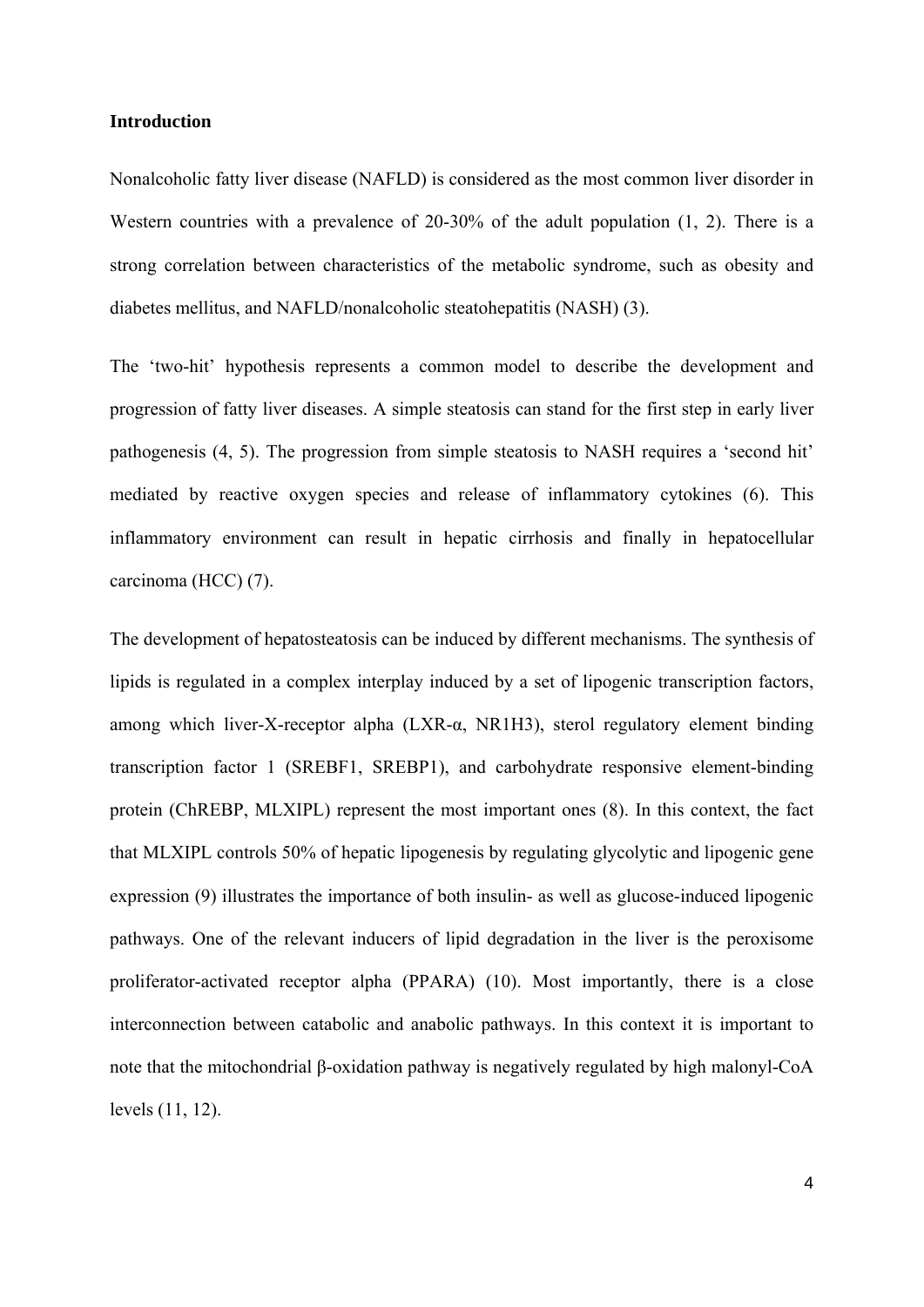Besides the amount of lipids, which are relevant for pathophysiological actions, there is increasing evidence that also the composition of lipids has an impact on pathophysiology. In fact, human NAFLD is characterized by numerous changes in hepatic lipid composition and relative abundance of specific fatty acids (13, 14). Also hepatitis (B/C) has been described to strongly alter hepatic lipid content and composition (15, 16). Recently, the fatty acid elongase 6 (ELOVL6), which catalyzes the elongation of C16 to C18 fatty acids (17) and is a direct target of SREBF1 (18, 19), has been shown to promote NASH in mice and humans and to be overexpressed in a murine NASH model (20, 21). Interestingly, however, there is still a lack of understanding of the upstream signaling pathways being responsible for SREBF1 activation and why elevated ELOVL6 increases total fatty acid production. Also the role of ELOVL6 in HCC is as yet poorly understood and seems to depend on disease etiology (21- 23).

We recently reported that a liver-specific overexpression of the insulin-like growth factor 2 (*IGF2*) mRNA binding protein p62/IGF2BP2-2 induces steatosis in mice, coupled with high *Igf2* expression and activation of the phosphoinositide 3-kinase/AKT-signaling pathway (24). Furthermore, p62 has been shown to promote NASH development (25). Most lipid species are elevated in p62-induced steatosis, with triglycerides showing the strongest increase (26). p62 was originally identified as an autoantigen overexpressed in about one third to two thirds of HCC patients and correlates with poor outcome (27-30). Interestingly, also *IGF2* is overexpressed in NASH and HCC (31, 32), which is linked to p62 overexpression in HCC (27), and might be explained by the involvement of the *IGF2* mRNA-binding proteins in RNA localization, stability and translation (33). p62 is a splice variant of IGF2BP2 lacking exon 10, though exon 10 deletion is not affecting the six characteristic RNA binding motifs (33). Recently, Li et al. reported IGF2BP2 to bind and control the translation of c-Myc, Sp1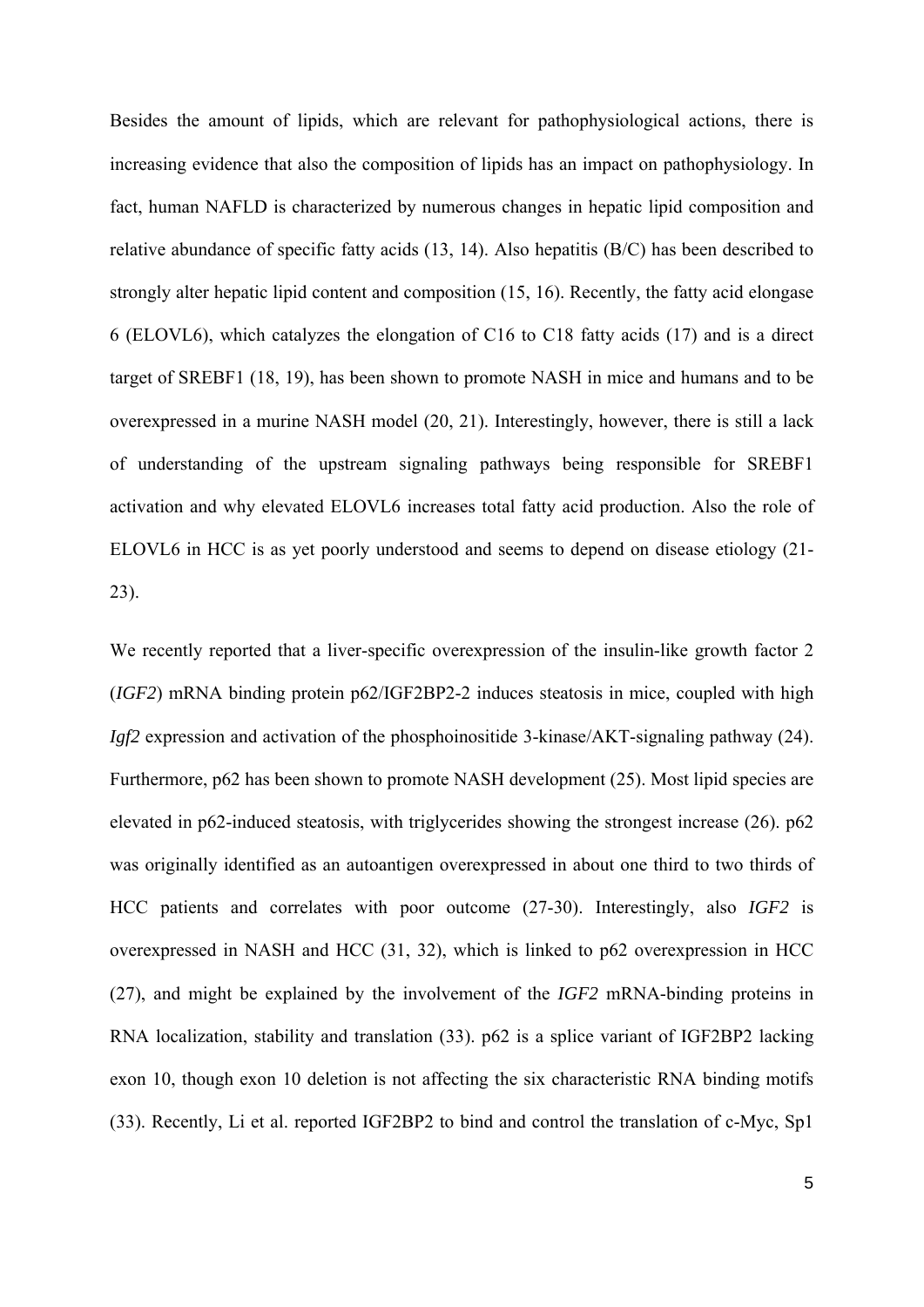transcription factor and insulin-like growth factor 1 receptor (34). Binding affinities of IGF2BP2-2 to the respective mRNAs, however, are not described in the literature.

Aim of our study was to decipher the effects of p62 on lipid metabolism and to elucidate the influence of IGF2.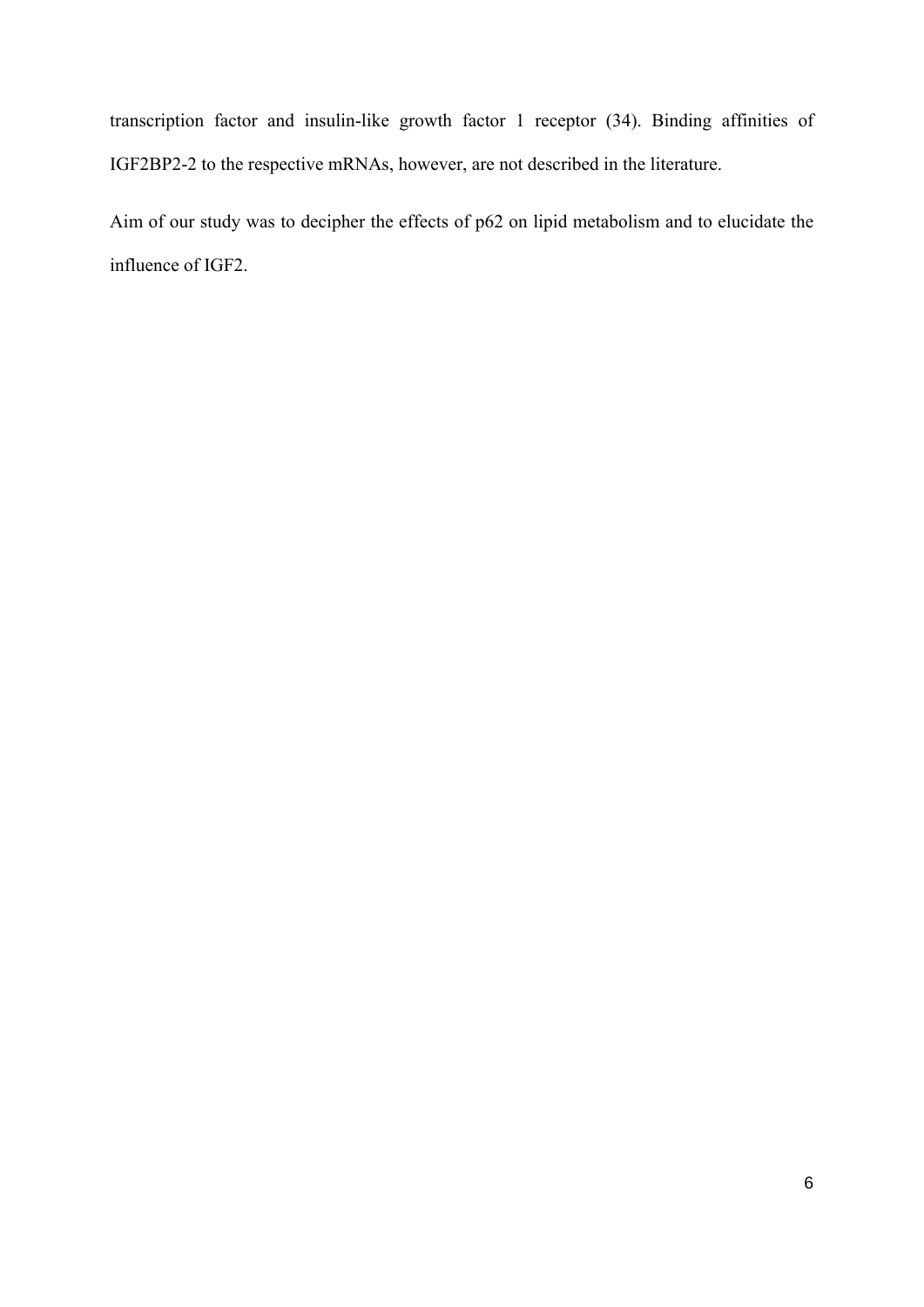#### **Materials and Methods**

#### *Animals*

All animal procedures were performed in accordance with the local animal welfare committee. Mice were kept under stable conditions regarding temperature, humidity, food delivery, and 12 h day/night rhythm. *p62* transgenic mice were established as described by Tybl et al. (24). The mice were sacrificed at an age between 2.5 and 5 weeks.

#### *Hyperinsulinemic euglycemic clamp study*

Hepatic insulin sensitivity was determined by the hyperinsulinemic euglycemic clamp technique as described previously (35).

# *Human liver tissue*

35 human liver tissues from patients undergoing surgical resection were analysed in the framework of the project, which was authorized by the ethical committees of the Medical University of Graz (Ref. Nr. 1.0 24/11/2008) and the University of Heidelberg (Prof. Bannasch). Details on patient data are given in supplemental data Table I.

## *Cell culture and transfection*

HepG2 cells were cultured in RPMI-1640 (PAA, Cölbe, Germany) with supplementation of 10% [v/v] FCS (PAA, Cölbe, Germany), 1% [v/v] glutamine (PAA, Cölbe, Germany), and 1% [v/v] penicillin/streptomycin (PAA, Cölbe, Germany) at 37°C and 5% CO2. HepG2 overexpression and knockdown assays were performed according to Kessler et al. (27). For the detection of IGF2-mediated SREBF1 translocation, cells were treated for the indicated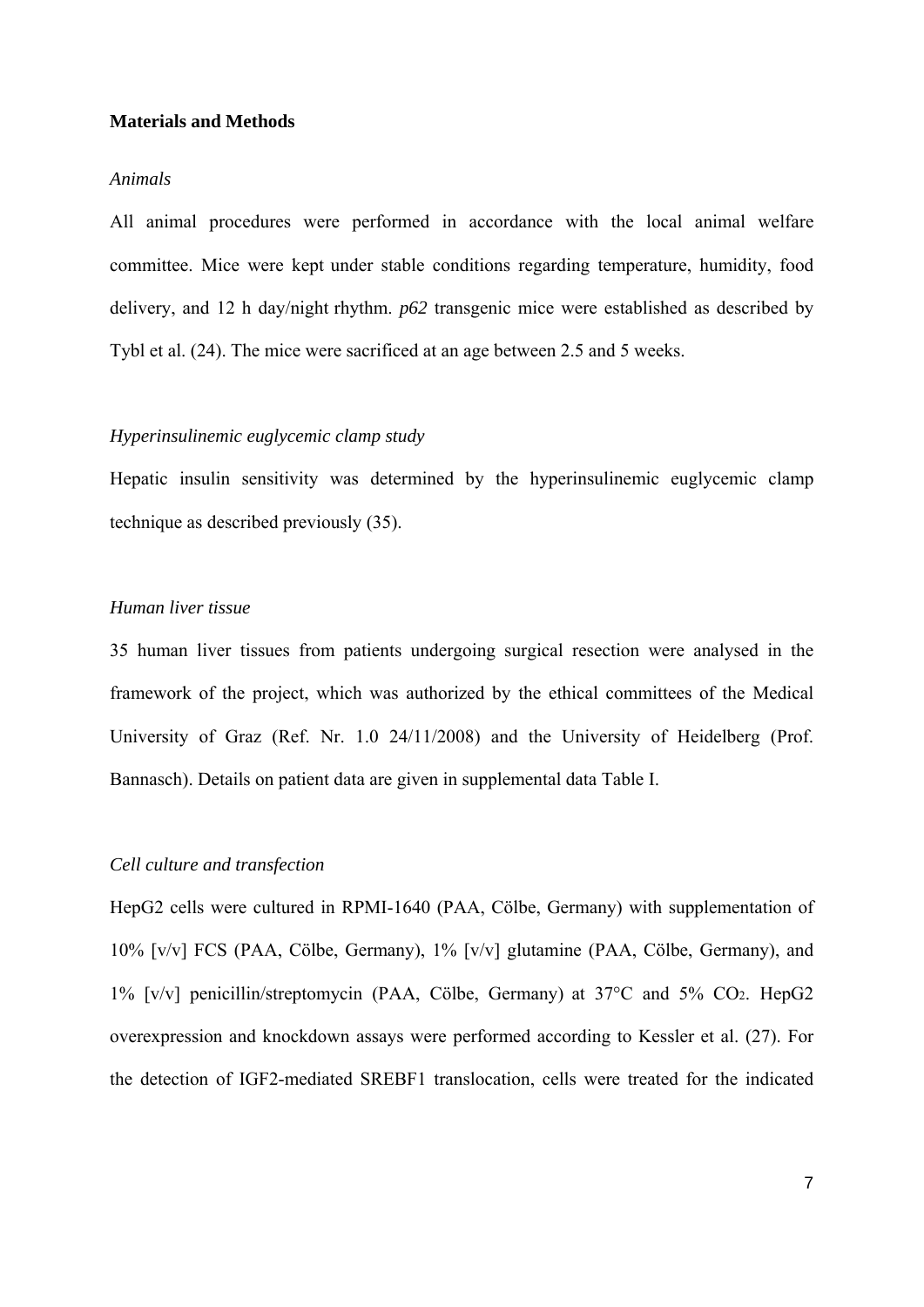time with rhIGF-II (0.075 µg/ml, 292-G2, R&D Systems, Minneapolis, U.S.A) or with IGF2 antibody (ab9574, Abcam, United Kingdom) as previously described (27).

# *Fatty acid measurement by gas chromatography-mass spectrometry (GC-MS)*

Murine liver samples or HepG2 cells were lyophilized, hydrolyzed by the fatty acid methyl ester (FAME) method and analysed according to Bode et al. (36). Methyl-nonadecanoate (74208, Sigma Aldrich, Taufkirchen, Germany) was used as an internal standard. The method detects both free and bound free fatty acids.

#### *Histochemistry*

Hematoxylin / eosin (HE)-staining and immunohistochemical detection of F4/80 of paraffin embedded sections were performed as previously reported (22, 24).

#### *Real-time RT-PCR*

Isolation of total RNA and reverse transcription was performed as described previously (37). RNA from human liver samples was isolated as previously described (27). Real-time RT-PCR was performed in an iQ5 cycler (Bio-Rad, Munich, Germany) or in a CFX96 cycler (Bio-Rad, Munich, Germany) with 5 x HOT FIREPol<sup>®</sup> EvaGreen<sup>®</sup> qPCR Mix Plus (Solis BioDyne, Tartu, Estonia). All samples were estimated in triplicate. Primers and conditions are listed in supplemental data Table II. Efficiency was determined for each experiment using a cDNA dilution series with a starting concentration equivalent to 0.5 µg RNA or with a standard dilution series as described previously (37). The relative gene expression was normalized to *ACTB* or *18s* mRNA values.

#### *Preparation of nuclear extracts*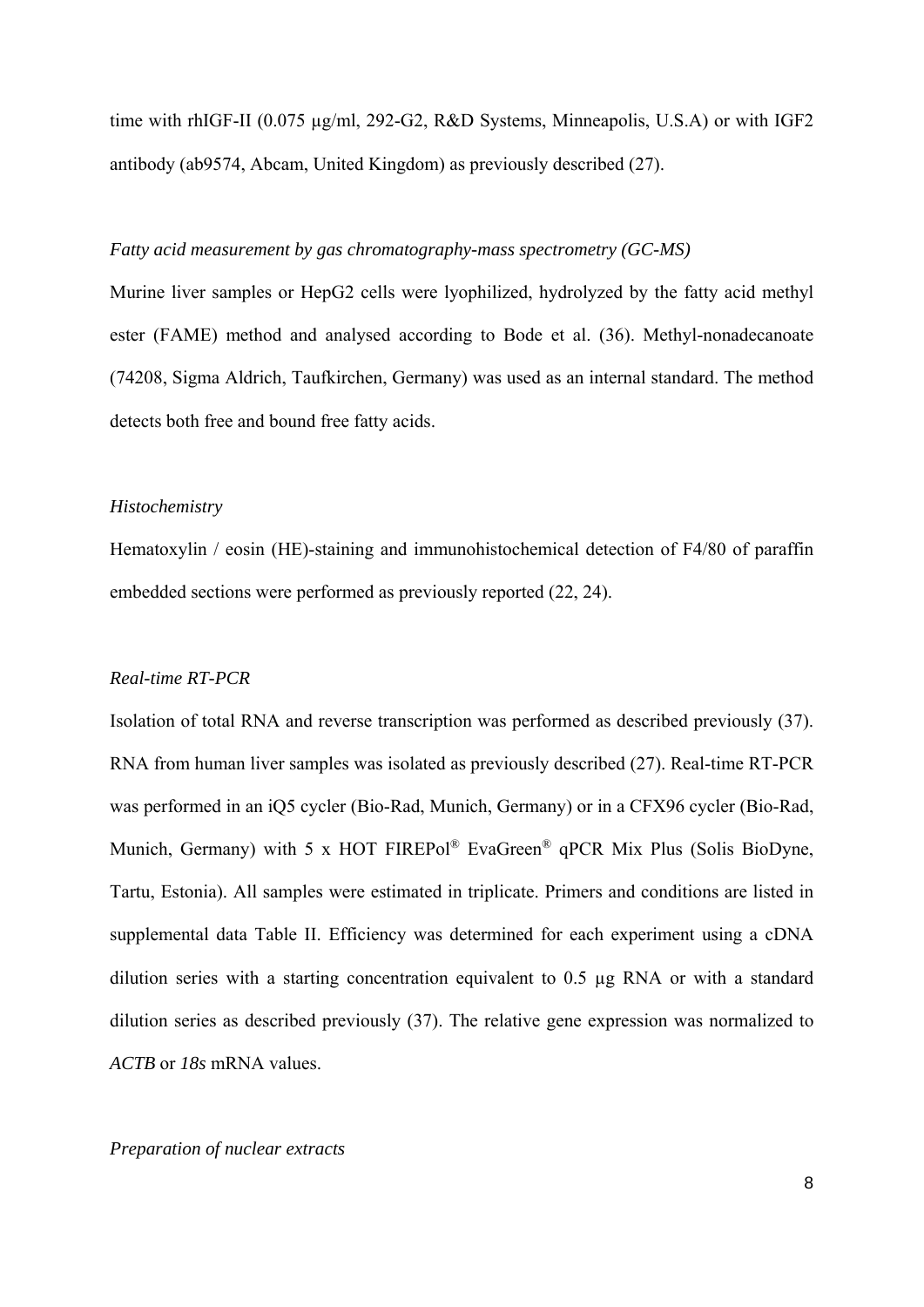Nuclear extracts from HepG2 cells were prepared as described previously (38).

#### *Protein isolation and analysis by Western blot*

Protein isolation from murine liver tissue was done according to Tybl et al. (24), whereas protein isolation from cells was according to Basirico et al. (39).

Protein separation and detection were peformed as previously described (24). Information on the used antibodies and conditions can be found in the supplemental data Table III. The primary antibodies anti-ELOVL6 and anti-α–tubulin were purchased from Sigma Aldrich (PRS4571, T9026, Taufkirchen, Germany), anti-SREBF1 and anti-PPARA from Abcam (ab3259, ab8934, Cambridge, United Kingdom), anti-FASN, anti-lamin A/C antibody from Cell Signaling Technology (#3180, #2032, Danvers, USA), anti-p62 antibody was kindly provided by Dr. Tan (TSRI, La Jolla, CA, USA) (30, 40).

*Palmitoyl-CoA extraction and analyses with ultra high-performance liquid chromatography– mass spectrometry (UHPLC-MS/MS)* 

Fresh snap-frozen liver tissue was immediately freeze-dried and homogenized and stored at – 80°C. 40 mg of freeze-dried tissue was extracted for 30 minutes in 1 ml methanol containing *n*-heptadecanoyl-CoA as internal standard (with a final concentration of 500 nM in 150 µl final volume). The extract was centrifuged at 22,000 *g* for 10 min and 4°C. The supernatant was transferred to a new vial and dried under gaseous nitrogen and reconstituted in 150 µl methanol / water (1:1 [v/v]). The standard dilution series was made in methanol / water (1:1) [v/v]). All steps were performed on ice.

The analyses were performed using a TSQ Access Max mass spectrometer equipped with an ESI source and a triple quadrupole mass detector (Thermo Finnigan, San Jose, CA). The MS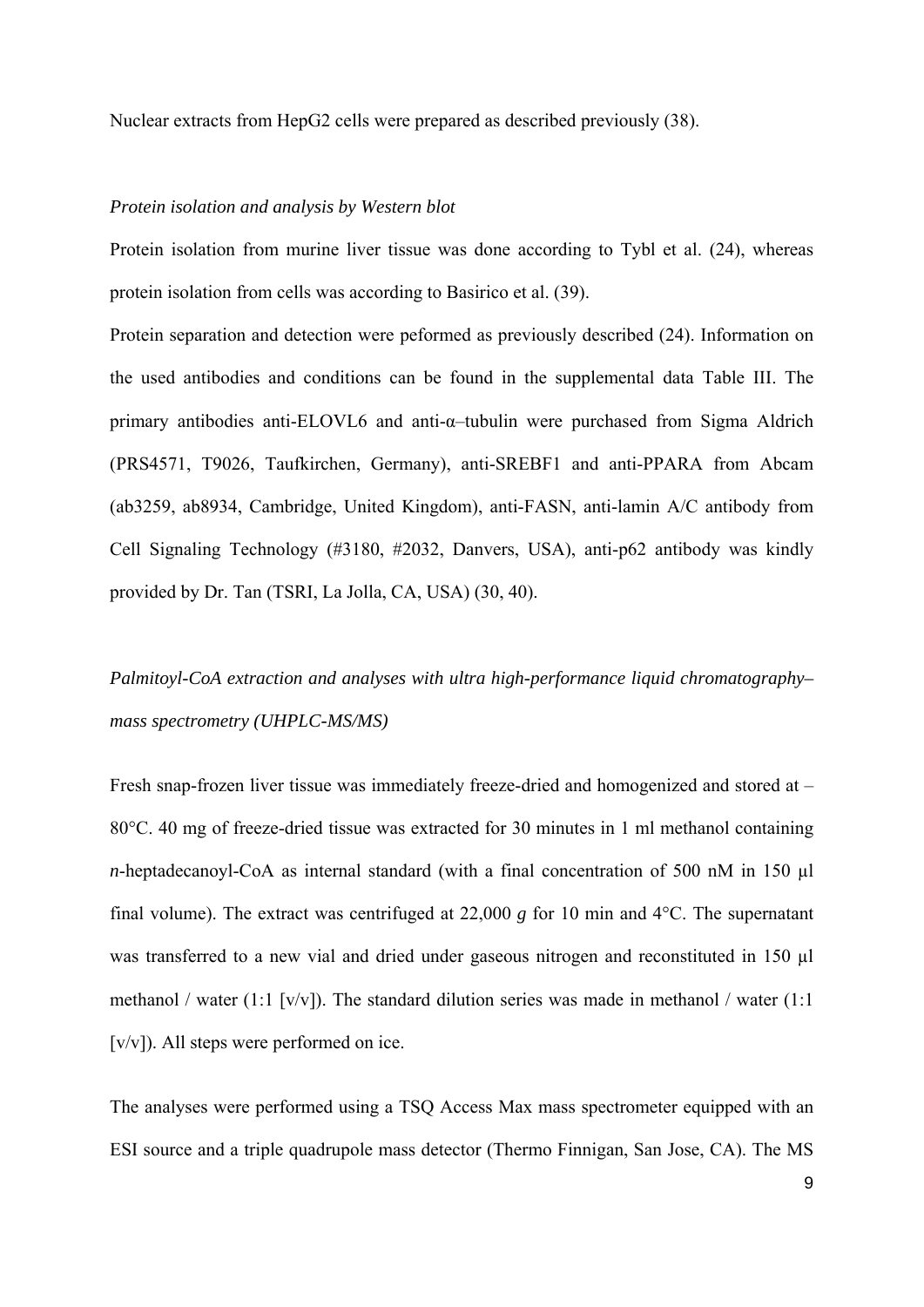detection was carried out in heated ESI mode, at a spray voltage of 4.5 kV, a probe temperature of 400 °C, a nitrogen sheath gas pressure of  $3.0 \times 10^5$  Pa, an auxiliary gas pressure of  $1.0 \times 10^5$  Pa, a capillary temperature of 350 °C, and a tube lens voltage of 114 V in negative ionization mode. Palmitoyl coenzyme A lithium salt (P9716-5MG) and *n*heptadecanoyl coenzyme A lithium salt (H1385-5MG) were purchased from Sigma Aldrich (Taufkirchen, Germany).

Xcalibur software was used for data acquisition and plotting.

The chromatographic separation was carried out on an Accela UPLC, consisting of a quaternary pump, degasser, and autosampler (Thermo Finnigan, San Jose, CA) using a Accucore RP-MS column  $(150x2.1, 2.6u)$ , with an injection volume of 25 ul.

The solvent system consisted of 10 mM ammonium acetate (A) and methanol (B).

HPLC-Method: Gradient run of initial 65% of B in A and a flow of 600 ul/min. In 0.6 min the solvent mixture was changed to 100% of B, with a flow of 700  $\mu$ l/min and kept for 3.4 min.

The amounts of palmitoyl-CoA and the internal standard n-heptadecanoyl-CoA were each determined in single reaction monitoring mode using the following transitions:

Palmitoyl-CoA: precursor ion 1005.992 m/z; product ion 672.075 m/z; scan time 0.5 sec; scan width 3.000 m/z; collision voltage 44 V.

Heptadecanoyl-CoA (ISTD): precursor ion 992.228 m/z; product ion 926.442 m/z; scan time 0.5 sec; scan width 3.000 m/z; collision voltage 42 V.

Palmitoyl-CoA, with a retention time of 2.27 min, was quantified using the chromatographic peak area relative to the internal standard (RT 2.17 min). The lower limit of quantitation was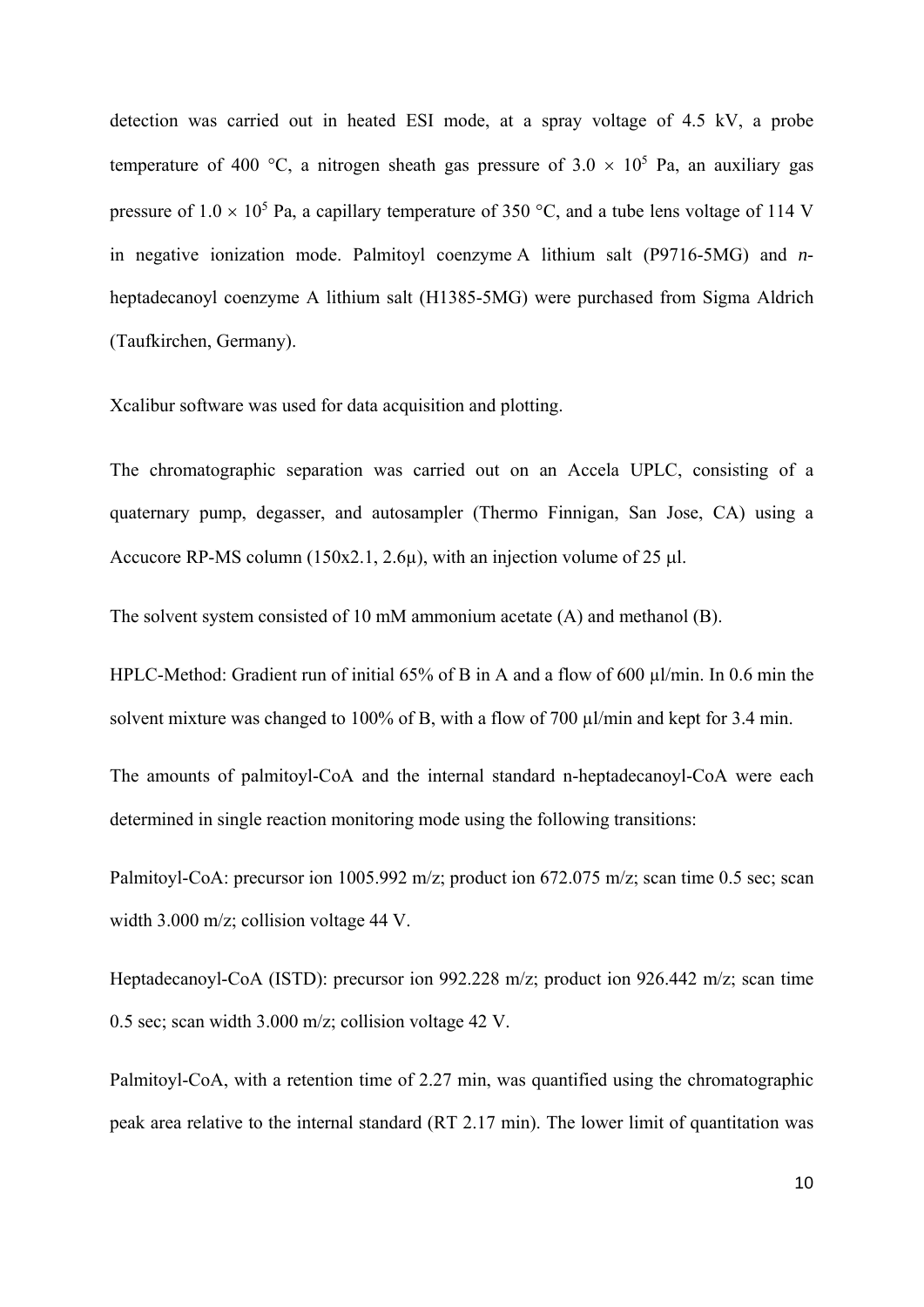2.1 nM. The measurement was performed with wild-type livers (n=9) and livers of *p62* transgenic animals (n=10). Supplemental data Fig I shows the measurement of a representative Palmitoyl-CoA dilution series. Supplemental data Fig II shows a representative measurement of Palmitoyl-CoA extracted from mouse liver.

# *Statistical analysis*

Results are expressed as means  $\pm$  SEM. The statistical significance was determined by independent two-sample t-test. Pearson's correlation was used to test the relationship between *p62*, *IGF2, ELOVL6,* and *FASN* mRNA in human liver samples.

The results were considered as statistically significant when p value was less than 0.05.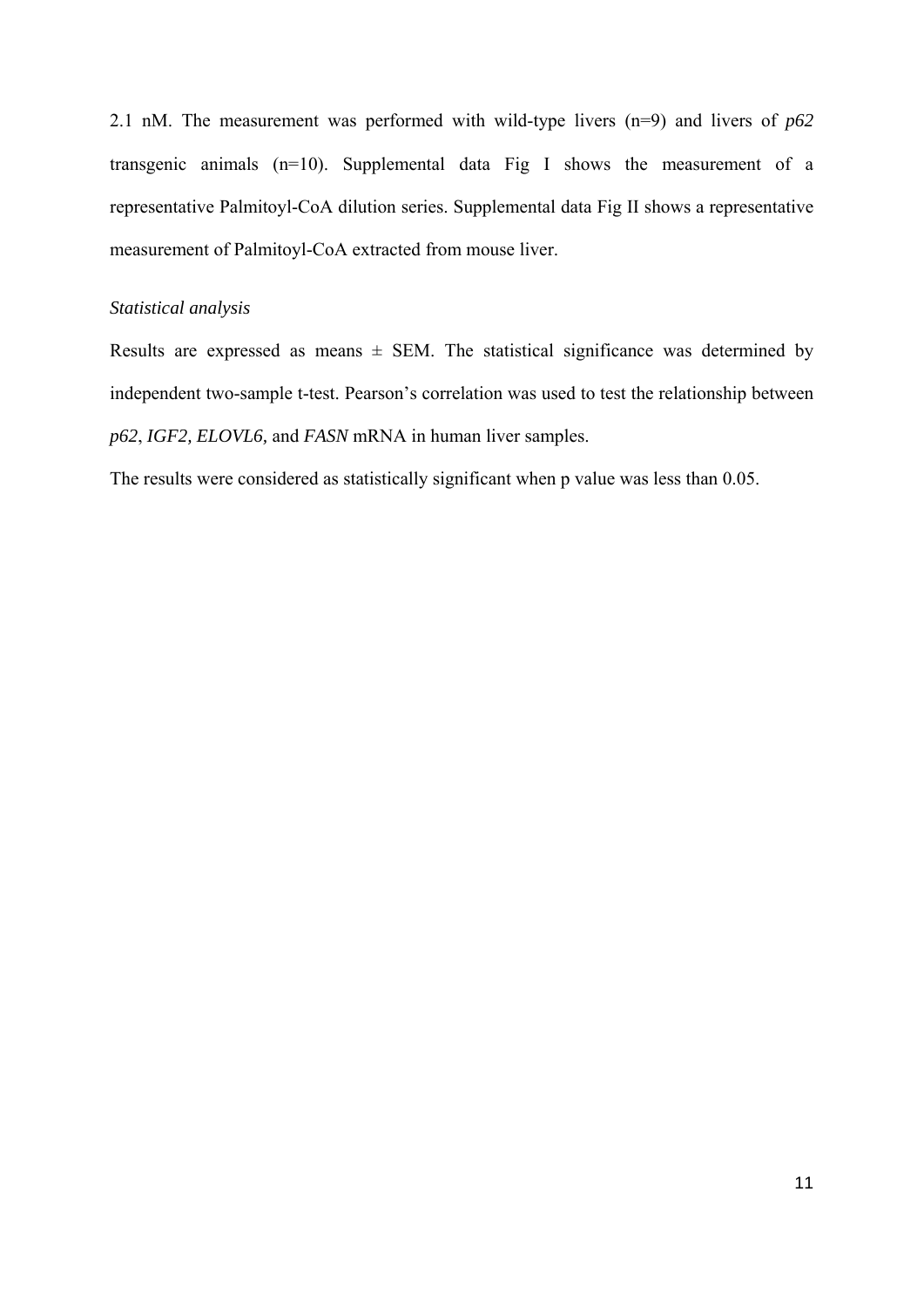#### **Results**

#### *Characterization of steatosis*

Liver-specific overexpression of p62 has previously been shown to induce histologically detectable steatotic features in about 60% of the animals (24) (Fig 1A).

(insert those 2 paragraphs at XX?) Previous data suggested no distinct inflammation in *p62* transgenic animals since we observed no elevated liver damage (24). Still, immunohistochemical staining and real-time RT-PCR revealed elevated levels of the macrophage marker F4/80 in *p62* transgenic livers (Fig 1B, C). 18.2% of *p62* transgenic animals exhibited distinct leukocyte infiltrates (2-3 infiltrates per microscopic field), which were not observed in wild-type animals.

Our previous data indicated slightly improved glucose tolerance of *p62* transgenic animals (24). We now performed hyperinsulinemic euglycemic clamp analysis: Both, the higher glucose infusion rate and lower hepatic glucose production with unchanged glucose turnover indicated elevated hepatic insulin sensitivity. However, these results were not statistically significant (Fig 1D).

Quantification of fatty acid composition revealed that also transgenic animals, which exhibited a normal histology, showed an increased fatty acid content (Table 1). Still, the fatty acid content was even higher in animals with a histologically proven steatosis (Table 1). Taking all *p62* transgenic animals together, we observed a  $1.66 \pm 0.12$  fold (p = 0.0007) increase of the total fatty acid content compared to wild-type animals. Having a closer look at the composition of the fatty acids, we observed that the chain length of fatty acids was different in *p62* transgenic livers compared to wild-type tissue: steatotic livers exhibited an increased ratio of C18 to C16 fatty acids (Fig 1E).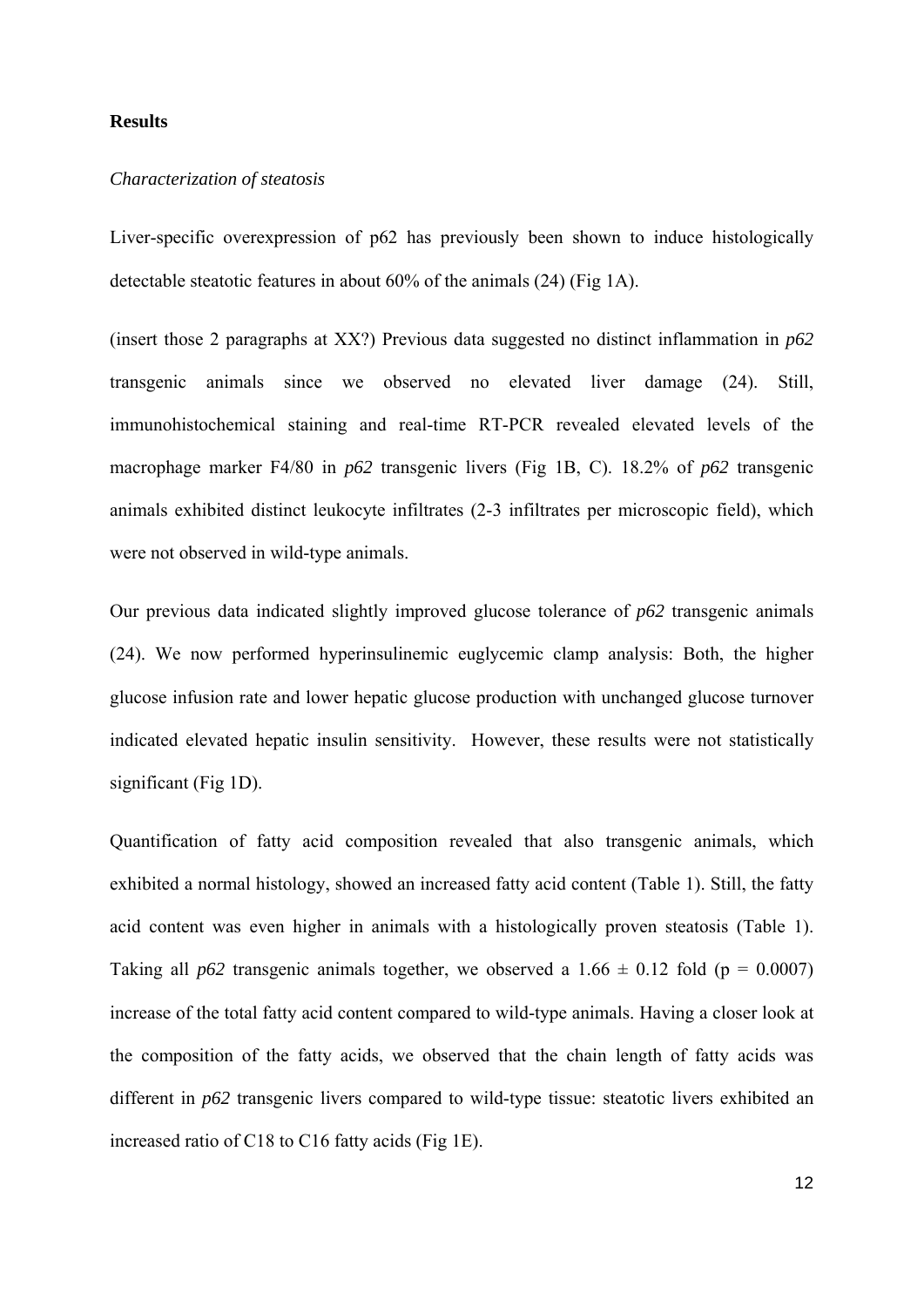(XX? Insertion of "inflammation and glucose regulation here? )

In order to study the mechanisms responsible for hepatic lipid alterations we employed HepG2 cells, which are able to develop cellular steatosis and are frequently used for respective studies (15, 41-44). The fatty acid chain length in fact depended on the presence of p62: when p62 was knocked down in HepG2 cells, increased levels of C16 fatty acids were detectable (Table 2), so that the ratio of C18 to C16 fatty acids decreased (Fig 1F). We therefore investigated the effect of p62 on ELOVL6, which catalyses the elongation of C16 to C18 fatty acids (17).

We observed that ELOVL6 is induced in a p62-dependent fashion: *p62* transgenic animals displayed significantly increased levels of ELOVL6 protein (Fig 1G). *Vice versa*, knockdown of p62 in HepG2 cells exhibited significantly reduced ELOVL6 mRNA and protein levels (Fig 1H). The dependency of ELOVL6 expression on p62 in human livers was supported by a strong correlation of *p62*/*ELOVL6* expression (Fig 1H).

#### *Expression of lipogenic regulators*

Surprisingly, *MLXIPL* mRNA expression was significantly upregulated in p62 siRNA-treated HepG2 cells (Fig 2A) and downregulated in cells overexpressing p62 (Fig 2A). We could validate this effect in *p62* tg animals, in which MLXIPL was significantly downregulated  $(15\% \pm 8\%, p=0.0497, n=5$  in each group). Looking at *NR1H3* mRNA expression as another lipogenic transcription factor in either p62 overexpressing or p62 siRNA cells, we did not observe any significant difference (Fig 2A). The same was true for *SREBF1c* mRNA (Fig 2A).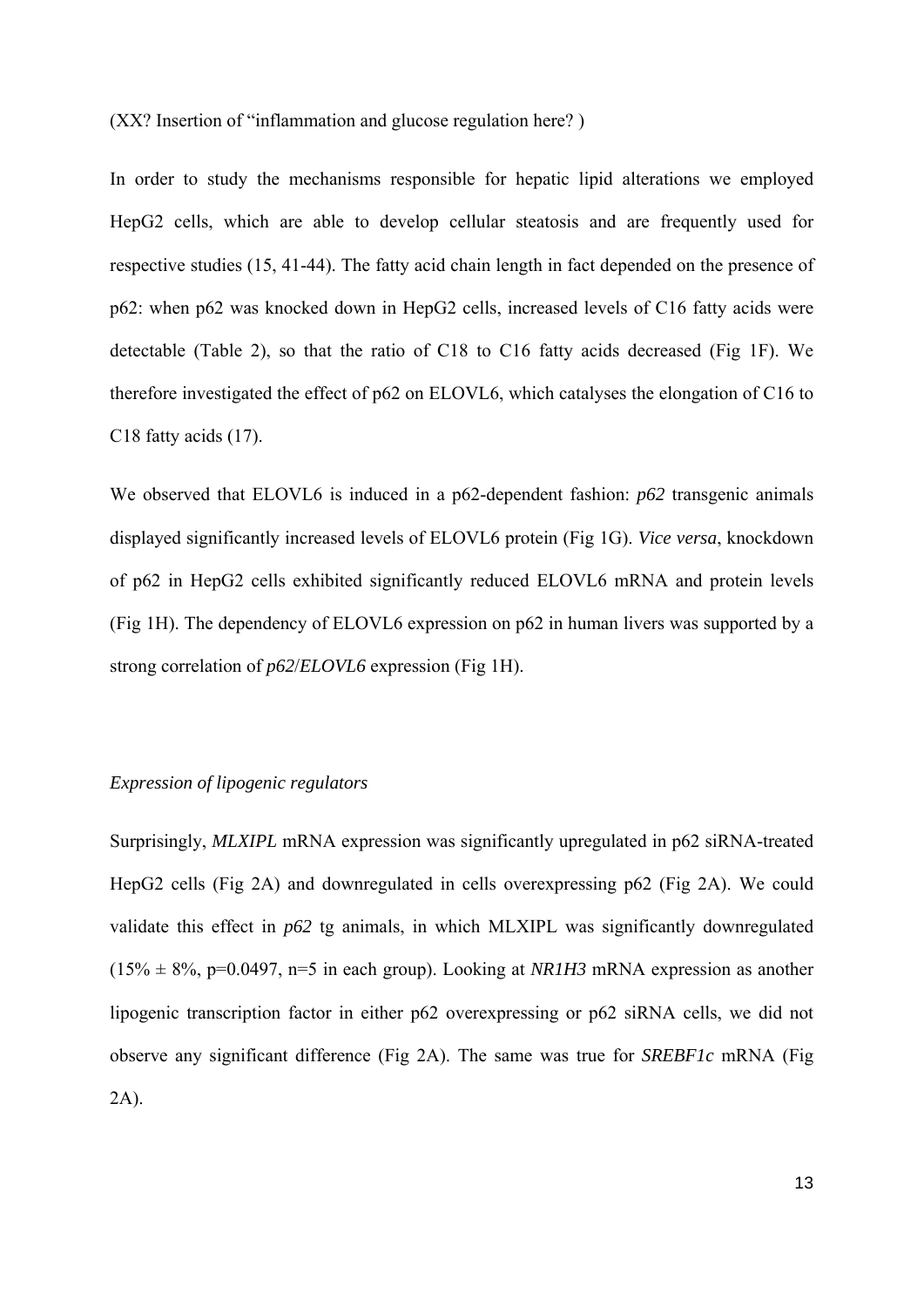In addition to transcriptional regulation (45, 46), SREBF1 can be activated by cleavage from its precursor to its mature form upon insulin treatment (38). Because p62 has been demonstrated to upregulate *IGF2* in both mouse (24) as well as in human livers (27), we hypothesized that p62 regulates SREBF1 on protein level. We observed significantly increased levels of the mature isoform of SREBF1 after overexpression of p62 in HepG2 (Fig 2B). The SREBP1 mature form in *p62* transgenic mice behaved similarly, but quantified values were not statistically significant (Fig 2C). The precursor showed neither an a slight tendency of induction in p62 overexpressing HepG2 (Fig 2B) nor in *p62* transgenic mice (Fig 2C). Knockdown of p62 by siRNA resulted in reduced levels of both the SREBF1 precursor as well as the mature form of SREBF1 (Fig 2B).

Suggesting IGF2 to be responsible for SREBF1 activation, we treated HepG2 cells with IGF2, and indeed observed higher amounts of mature SREBF1 in their nuclei (Fig 2D). Antagonization of IGF2 activity with an IGF2 specific antibody in HepG2 reduced the levels of ELOVL6 and the nuclear form of SREBF1 compared to their respective controls (Fig 2E). In human liver tissue, in which p62 and ELOVL6 correlated, we also observed a distinct correlation of IGF2 and ELOVL6 expression levels (Fig 2F). In the same tissues ( $n = 35$ ) we could confirm a correlation between p62 and IGF2 ( $r = 0.41$ ,  $p = 0.02$ ) as recently reported for a cohort of HCC patients (27).

The fatty acid synthase (FASN) as an important lipogenic enzyme displays also a target of SREBF1 activation, which is why we hypothesized that p62-induced lipid accumulation might be mediated *via* FASN induction. Interestingly, however, *FASN* mRNA and protein levels were slightly decreased not changed upon p62 overexpression and increased upon p62 knockdown (Fig 3A, B). Concordantly, the *p62* transgenics revealed reduced levels of FASN protein (Fig 3C). The analysis of human liver samples showed no correlation between *p62* and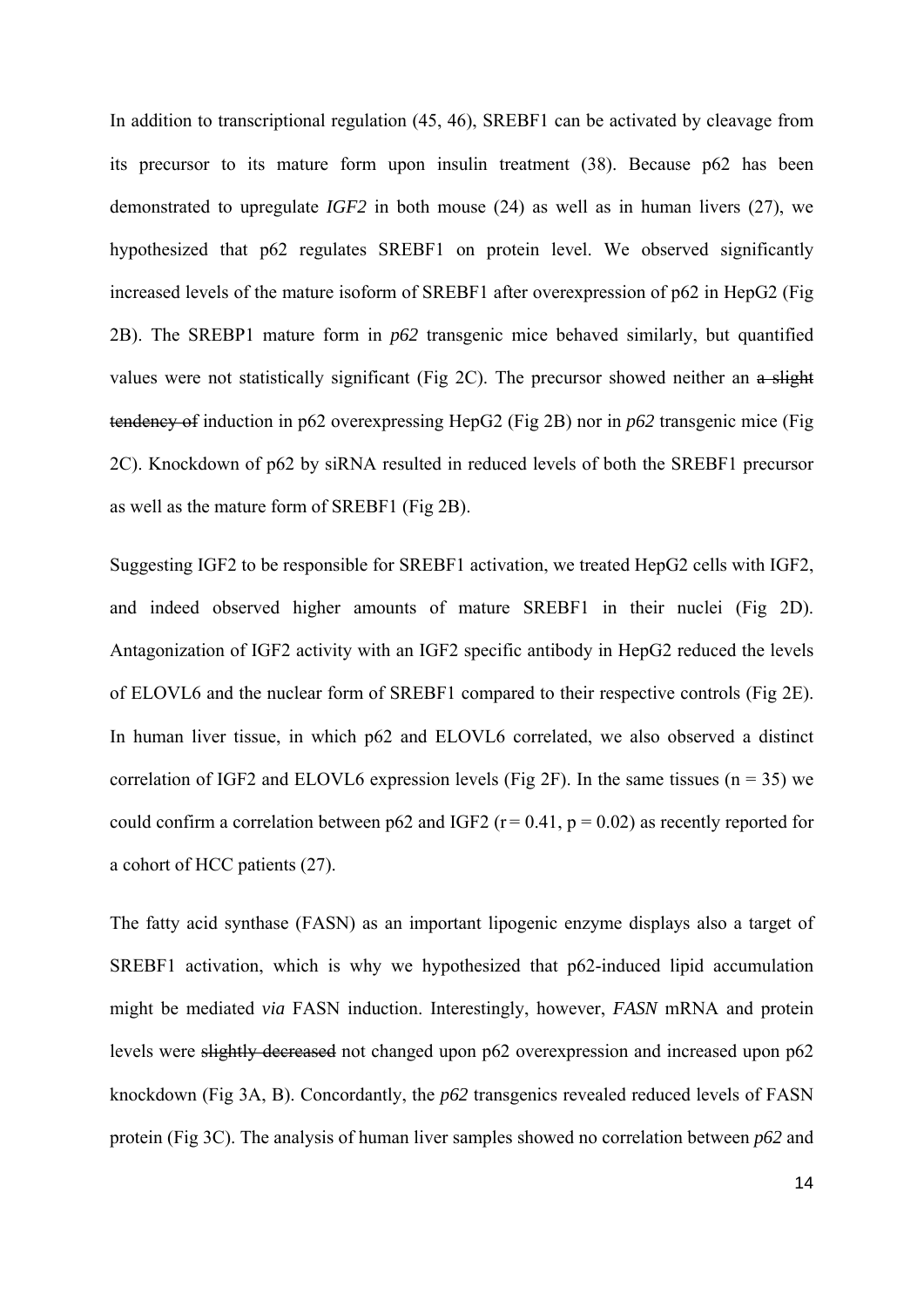*FASN* mRNA ( $r = -0.1$ ,  $p = 0.58$ ). To reassess the unforeseen behaviour of the direct SREBF1 target FASN, we had a closer look on stearoyl-CoA desaturase (delta-9-desaturase) (*SCD1*, *SCD)* and acetyl-CoA carboxylase alpha (*ACC*, *ACACA*) mRNA, which are SREBF1 targets and important enzymes in lipogenesis. Interestingly, neither p62 knockdown nor p62 overexpression revealed changes in *SCD* or *ACACA* mRNA levels (Fig 3D). Since most lipogenic genes are coordinately regulated by SREBF1 and MLXIPL (47), we speculated that inversely regulated MLXIPL action might reverse the action of activated SREBF1. Therefore, we had a closer look on pyruvate kinase, liver and RBC (L-PK, PKLR) expression, which is exclusively regulated by MLXIPL (48). Indeed, p62 regulation of *PKLR* mRNA exhibited the same expression pattern compared to *MLXIPL* mRNA: *PKLR* mRNA was increased after p62 knockdown and decreased after p62 overexpression (Fig 3E).

# *Regulation of lipolytic pathways*

Our data as yet suggested a distinct action of p62 on fatty acid composition (i.e. chain length), but rather no effect on lipogenic enzymes. We therefore suggested that the elevated levels of lipids in p62 livers might rather be facilitated by a decreased β-oxidation. We therefore tested *PPARA* expression upon both p62 knockdown and overexpression in human hepatoma cells, and in *p62* transgenic mice. The data revealed a downregulation of *PPARA* mRNA after p62 overexpression in cells (Fig 4A) and a lack of effect in the *p62* transgenic mouse model (Fig 4B). Therefore, the investigation of PPARA expression does not provide conclusive data on a potentially decreased β-oxidation due to p62.

Mitochondrial β-oxidation is regulated by carnitine palmitoyltransferase 1A (CPT1A) activity (Fig 4C), which is controlled by malonyl-CoA. Malonyl-CoA levels depend on the palmitoyl-CoA-mediated inhibition of acetyl-CoA carboxylase alpha (ACACA). Malonyl-CoA levels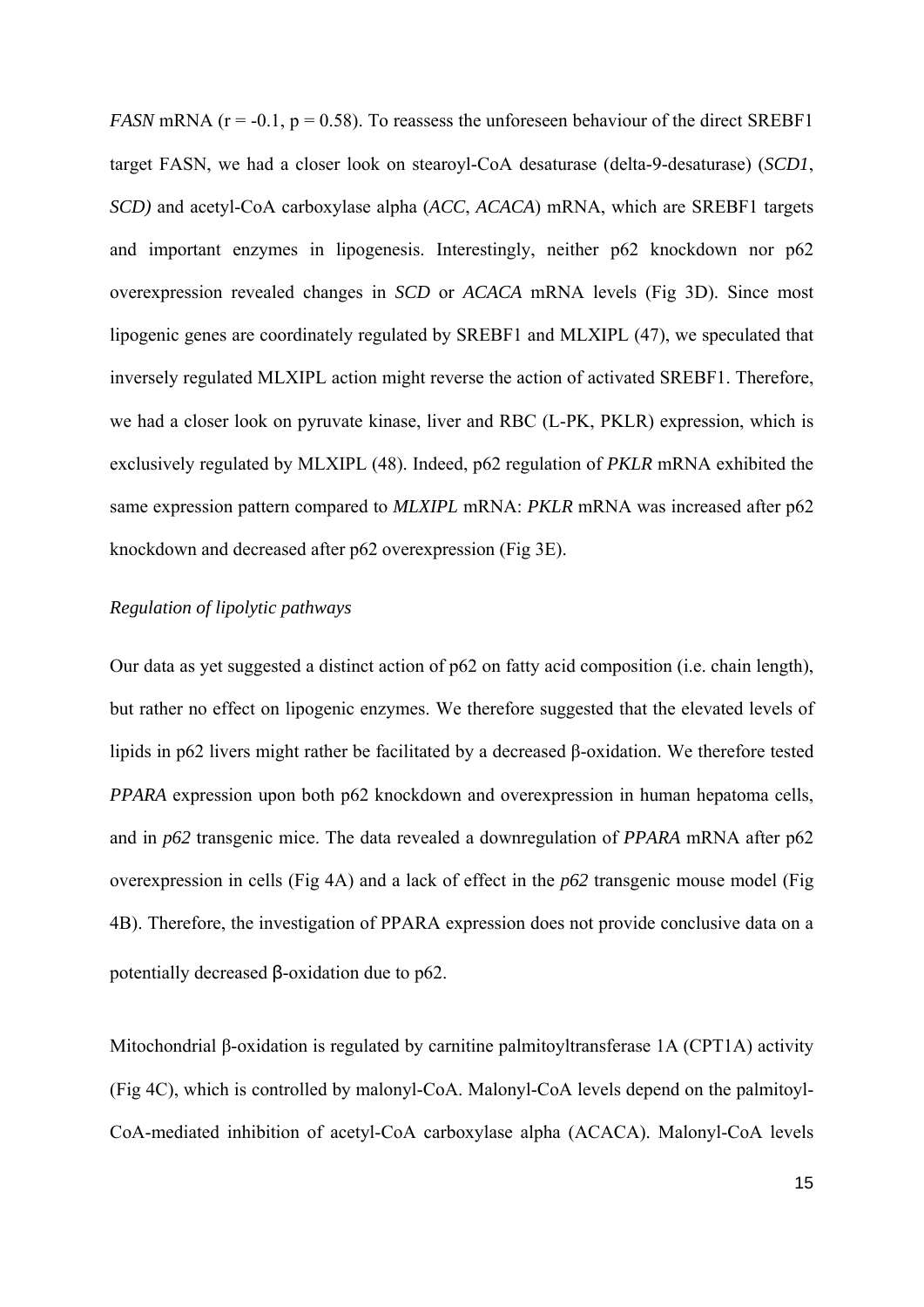were below the detection limit of UHPLC-MS/MS analysis. Still, reduced palmitoyl-CoA levels  $(37 \pm 12\%)$  as found in *p62* transgenic animals suggested that attenuated mitochondrial β-oxidation is responsible for ELOVL6-induced steatosis.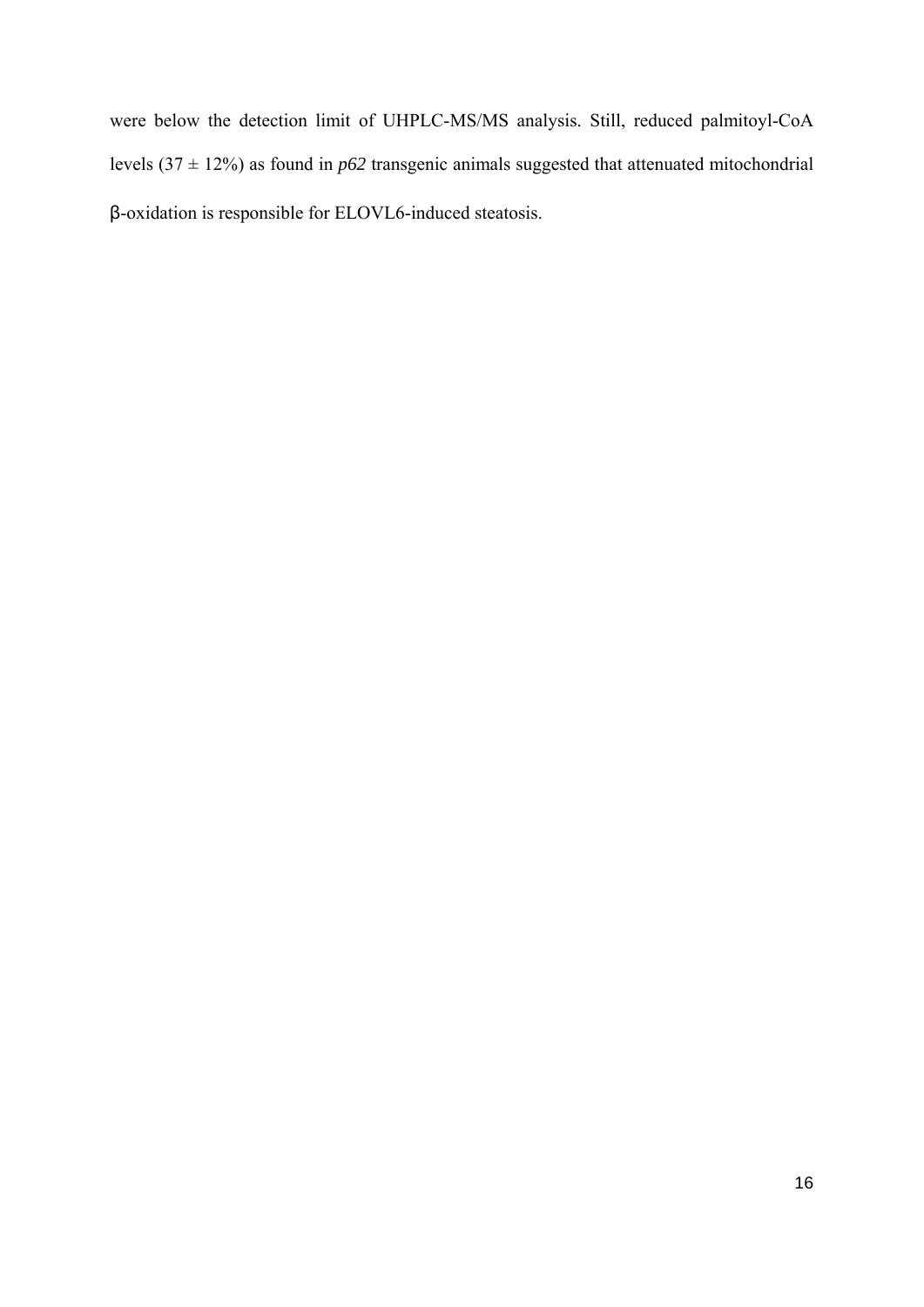# **Discussion**

The p62-induced steatosis is characterized by an increase in almost all lipid classes with the most distinct effect on triglycerides (26). Accordingly, we here observe an elevated abundance of almost all fatty acids (Table 1). Due to unchanged serum cholesterol and triglyceride levels in *p62* transgenics compared to wild-type animals (24) it is unlikely that hepatic lipid accumulation is due to reduced lipid export from the liver or increased lipid uptake.

Excess hepatic lipid incorporation is often associated with inflammatory events, which link a simple steatosis to NASH (6). We here show that *p62* transgenic mice also display inflammatory signs, as validated by increased F4/80 and leukocyte infiltrates. The inflammation is rather mild, though, and does not result in elevated transaminase levels (24), which might also be linked to cytoprotective actions of p62 (27). Despite lipid accumulation and an inflammatory environment, development of insulin resistance is absent in *p62* transgenic mice confirming our previous data (24), which suggest slightly elevated glucose tolerance.

In addition to the general increase in lipids in *p62* transgenic livers we could observe an increased ratio of C18 to C16 fatty acids. Accordingly, ELOVL6, which catalyzes the elongation of C16 to C18 fatty acids (17), is increased in *p62* transgenic mice. Our results from HepG2 cells and human liver tissues are in line with these findings. Recently, Matsuzaka et al. reported that overexpression of ELOVL6 promotes NASH in mice and humans (20). What is more, ELOVL6 expression specifically characterizes steatotic events being linked to inflammation (21, 22). This is in line with the finding that p62 transgenic mice both exhibit increased levels of ELOVL6 and show signs of liver inflammation. Taken together, data on ELOVL6 suggest a detrimental action of C18 fatty acids.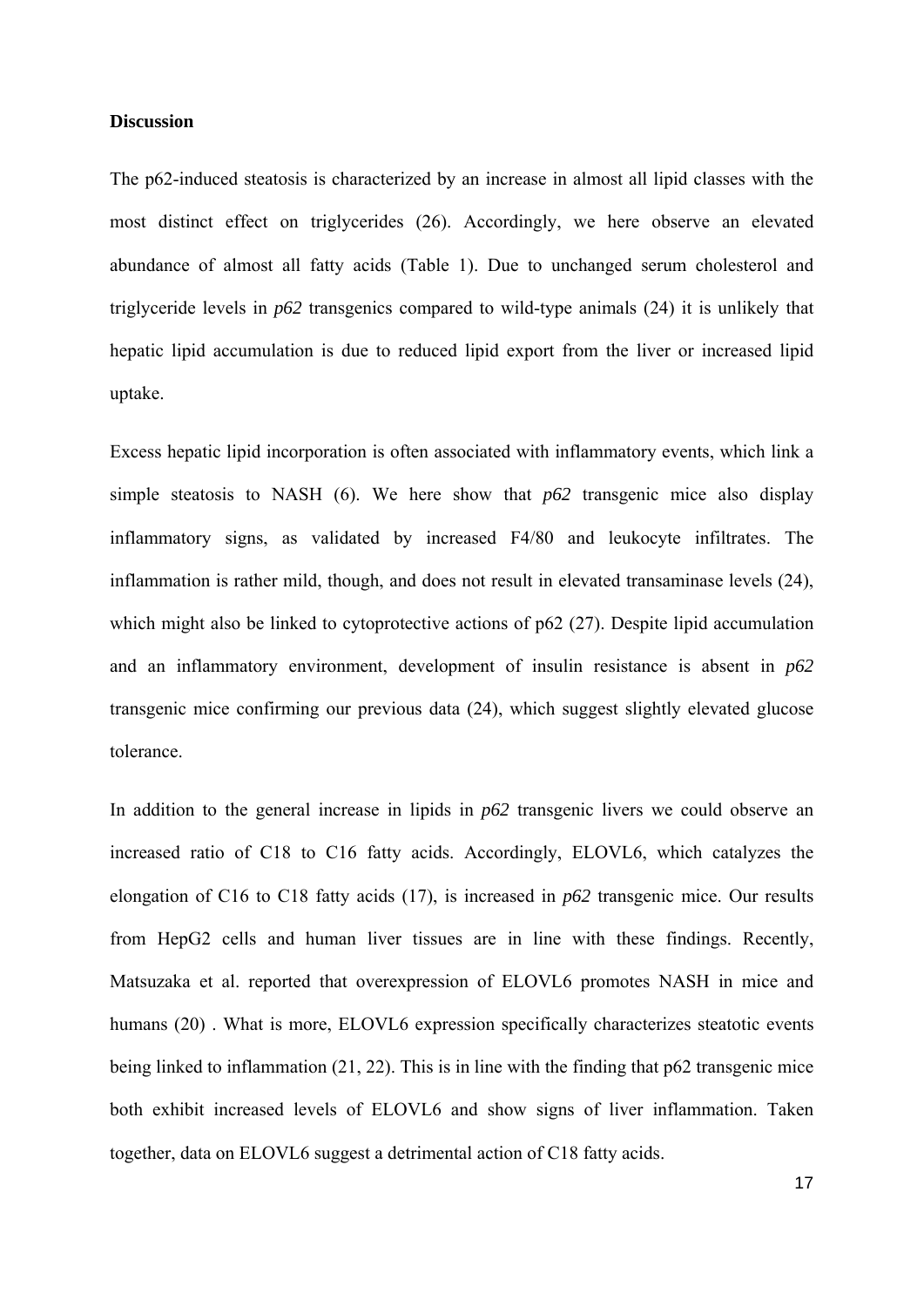Pathways being responsible for the upregulation of this pathophysiological regulator of liver disease have as yet been unknown. SREBF1 is an important transcription factor that regulates lipid metabolism and contributes to the pathophysiology of the metabolic syndrome (49, 50). Our data demonstrate a p62-dependent cleavage of SREBF1 into its active form. SREBF1 gene expression as well as its cleavage-induced activation is enhanced by insulin, leading to its binding to sterol-response element, which is located in the promoters of its target genes (51). HepG2 cells, in which the transcriptional regulator of SREBF1 NR1H3 was activated, displayed increased *SREBF1c* mRNA levels (52-54), whereas SREBF1a expression, the dominant isoform in cultured hepatocytes (55), was not regulated by NR1H3 activation (54, 56, 57). Since neither p62 knockdown nor p62 overexpression showed any effect on *NR1H3*  expression, it is hardly surprising that *SREBF1c* mRNA levels were not affected by p62.

IGF1 and insulin treatment have been shown to induce SREBF1 in sebocytes *via* activation of the insulin- and IGF1-receptor (58). IGF2 binds to insulin receptor, IGF1-receptor, and IGF2 receptor, with moderate to high affinity (45). Human hepatoma cell lines overexpressing p62 and *p62* transgenic animals have been shown to express high levels of *IGF2* mRNA (24, 27). We here report a p62-mediated induction of SREBF1 and ELOVL6, which depends on IGF2 expression. This causal link is supported by the correlation of *p62*, *IGF2,* and *ELOVL6* expression in human liver tissue.

Our data reveal an upregulation of MLXIPL by p62 knockdown, while SREBF1 is inactivated*. Vice versa,* a MLXIPL downregulation occurs after p62 overexpression, while SREBF1 is activated. In fact, the literature reports that SREBF1 overexpression reduces MLXIPL expression (41). Since MLXIPL knockout animals show improved plasma glucose control (48, 59), the improved glucose tolerance exhibited in *p62* transgenic animals (24) can be explained by MLXIPL downregulation and increased Igf2 levels.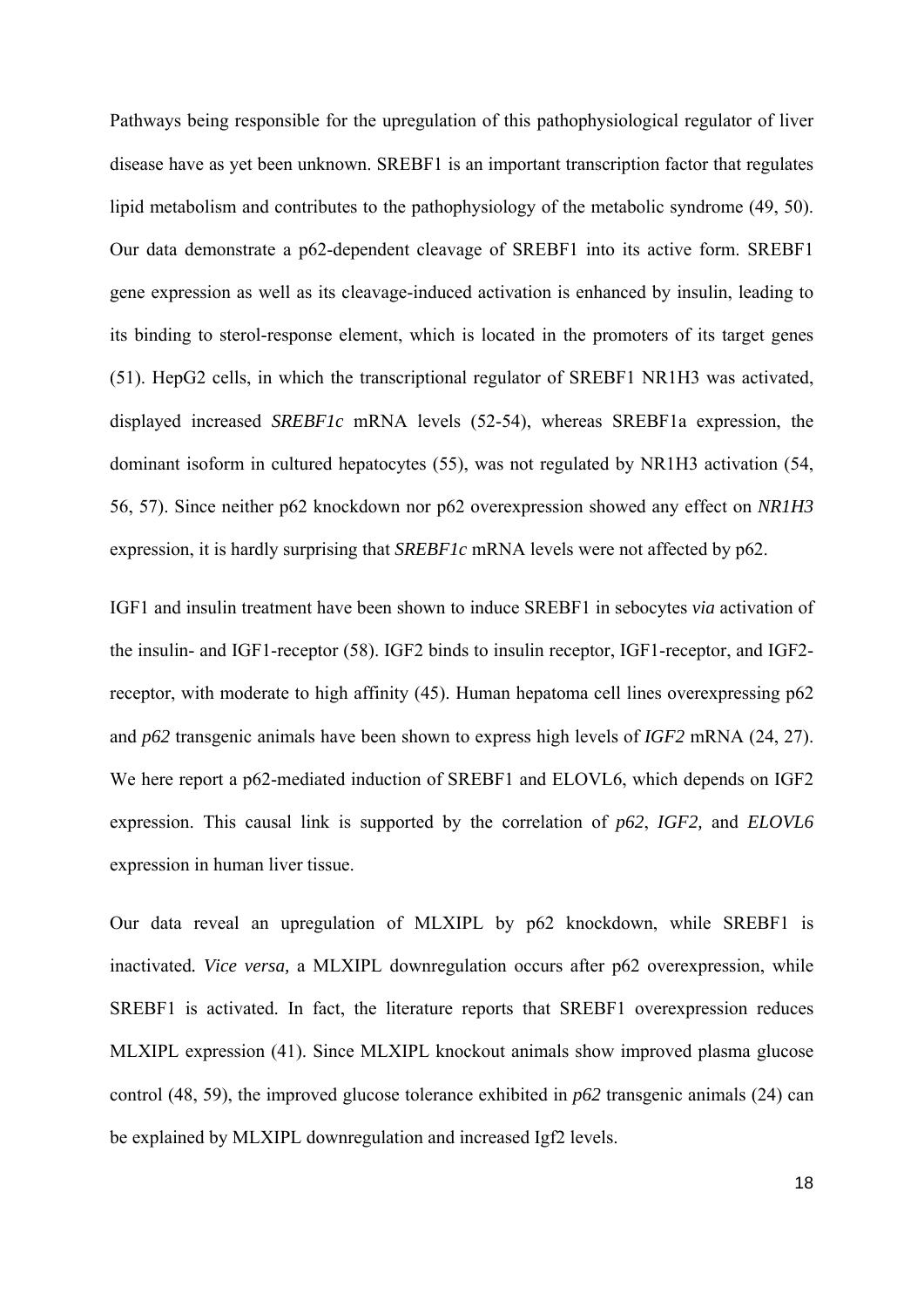Although SREBF1 can induce FASN (41), we observed that p62 decreased FASN levels, while SREBF1 was activated. The effects of p62-induced SREBF1 activation seems to be abrogated by the parallel decreased MLXIPL expression, which is in line with the finding that 50% of lipogenic gene expression is associated to MLXIPL (9). Interestingly, the p62 model is characterized by a higher sensitivity of ELOVL6 towards SREBF1 activation than to MLXIPL depletion. FASN, on the other hand, is stronger affected by attenuated MLXIPL levels. In this context, Yu et al. recently reported that human fibroblasts, in which MLXIPL was knocked down by a lentiviral short hairpin RNA plasmid showed strongly decreased levels of *FASN* mRNA expression, but rather no effect on *ELOVL6* expression (60) suggesting that MLXIPL shows stronger transcriptional activation towards FASN than to ELOVL6. PKLR, which is uniquely induced by MLXIPL (61), is reversely regulated by p62 and is therefore convergent to the MLXIPL expression.

Despite the effect of p62 on FASN in HepG2 and in the murine mouse model, we could not detect any correlation between *p62* and *FASN* expression in human liver samples. Also published data showed no elevation of FASN in human NAFLD (62). Concordantly, Donnelly et al. reported that *de novo* lipogenesis only to a minor extent contributes to elevated hepatic lipids as found in human NAFLD (63).

In line with these findings, the literature describes that liver-specific knockout of FASN did not rescue the animals from the development of a fatty liver (64) and Jones et al. recently reported the development of a steatosis in TSC22D4 overexpressing mice despite decreased *FASN* mRNA levels (65). Most interestingly, also animals overexpressing ELOVL6 show increased liver triglycerides and at the same time reduced FASN expression (20). Therefore, fatty acid synthesis appears not to be the pivotal step in p62-mediated steatosis development.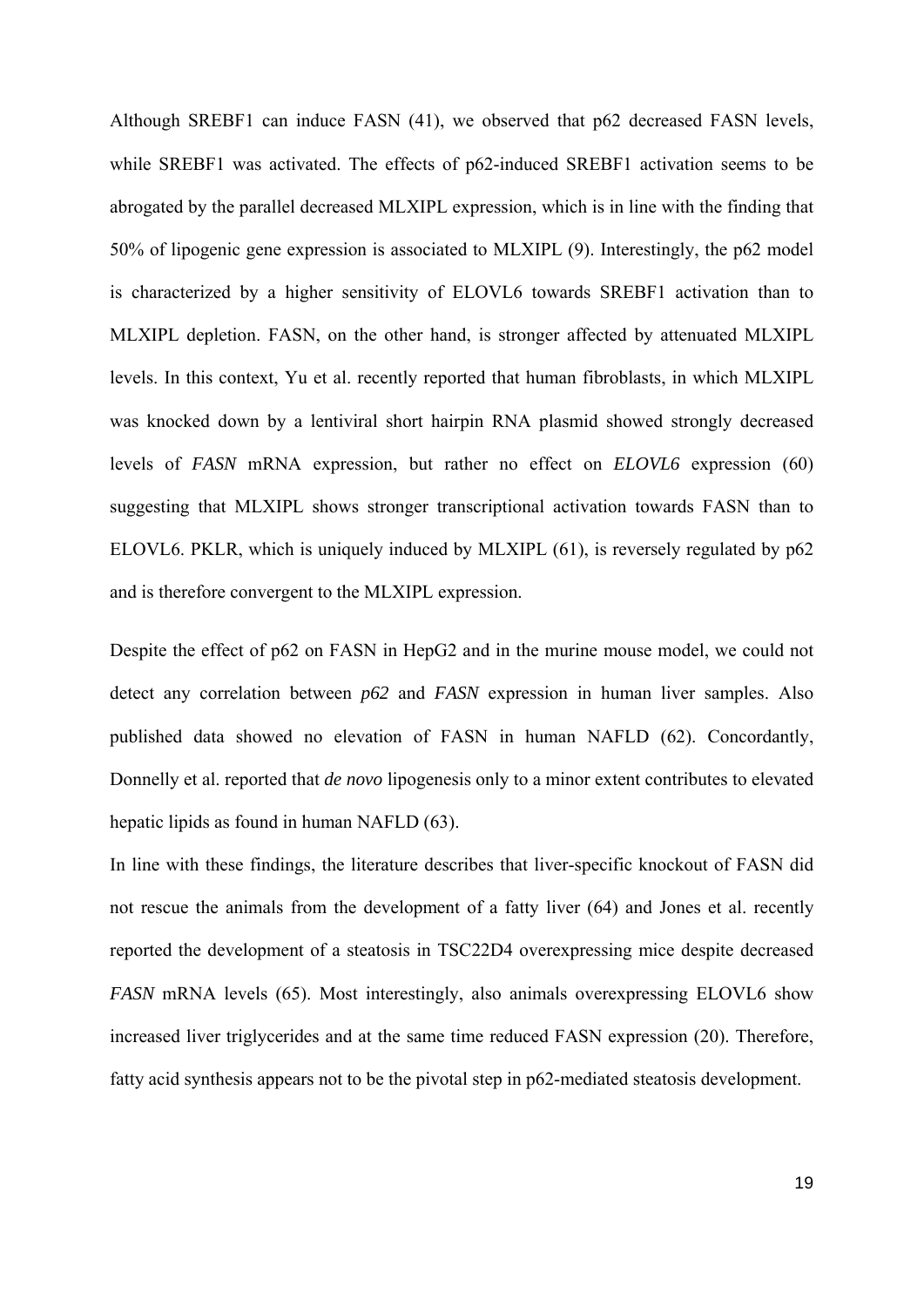One of the important inducers of peroxisomal and mitochondrial β-oxidation pathways in the liver is PPARA (10). PPARA agonists like fenofibrate reduce steatosis in mice with a hereditary fatty liver (66). PPARA is downregulated in p62 overexpressing HepG2, but not in the *p62* transgenics, suggesting that p62 does not facilitates lipolysis *via* PPARA. We suggest that p62 induces high fatty acid levels due to elevated malonyl-CoA levels. Indeed, the mitochondrial β-oxidation pathway as the central lipolytic pathway is negatively regulated by high malonyl-CoA levels (67). ELOVL6 can elevate malonyl-CoA since it reduces the levels of its substrate palmitoyl-CoA in *p62* transgenic mice (Fig 4C). Since fatty acids in *p62*  transgenic mice are mostly bound in triglycerides (26) and only free fatty acids are converted to acyl-CoAs (68), triglyceride-bound palmitic acid can not be converted into palmitoyl-CoA. Whereas high levels of palmitoyl-CoA inhibit the activity of the enzyme responsible for malonyl-CoA synthesis (69), i.e. acetyl-CoA carboxylase alpha (ACACA) (67), low levels promote the generation of malonyl-CoA *via* ACACA. Consequently, the mitochondrial βoxidation is reduced due to malonyl-CoA-mediated attenuation in CPT1A activity (70) (Fig 4C). Pharmacological inhibition of CPT1A is associated with the development of steatosis and steatohepatitis (71, 72). Furthermore, a tamoxifen-induced steatosis in rats, which strongly inhibited *FASN* expression, was characterised by an accumulation of malonyl-CoA and therefore decreased CPT1A activity (73) (Fig 4C).

In summary, our data provide evidence of p62 as an inducer of ELOVL6, the pathophysiological promoter of NASH. ELOVL6 overexpression results in a subsequent production of a deleterious fatty acid profile, which finally induces hepatic steatosis (Fig 4C). This study underlines the detrimental role of p62 in liver disease.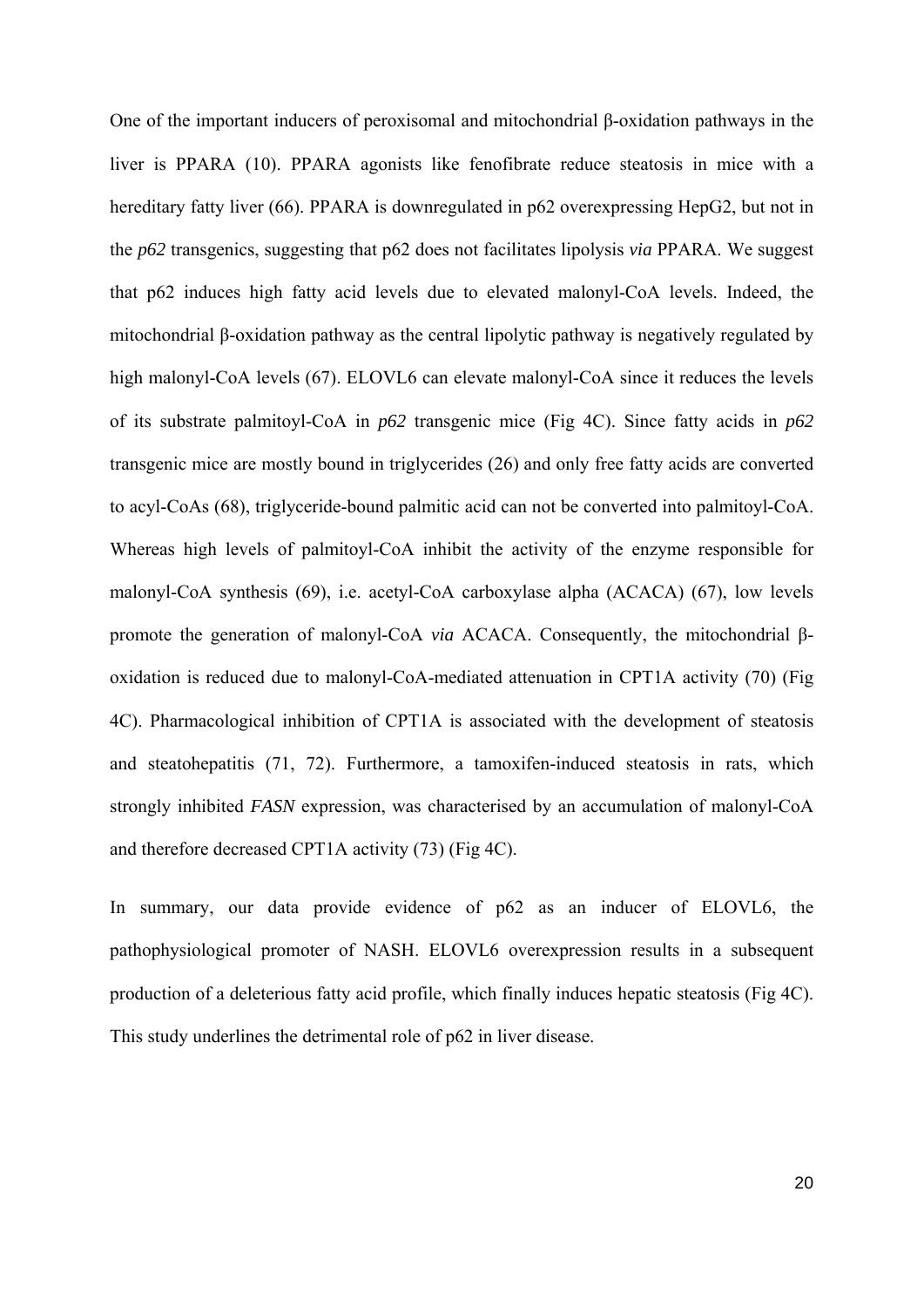# **Acknowledgments**

The project was funded, in part, by the Graduiertenförderung of Saarland University (SL), an EASL Dame Sheila Sherlock Fellowship, the Boehringer Ingelheim Fonds, and by the research committee of Saarland University (61-cl/Anschub2012)(to SMK).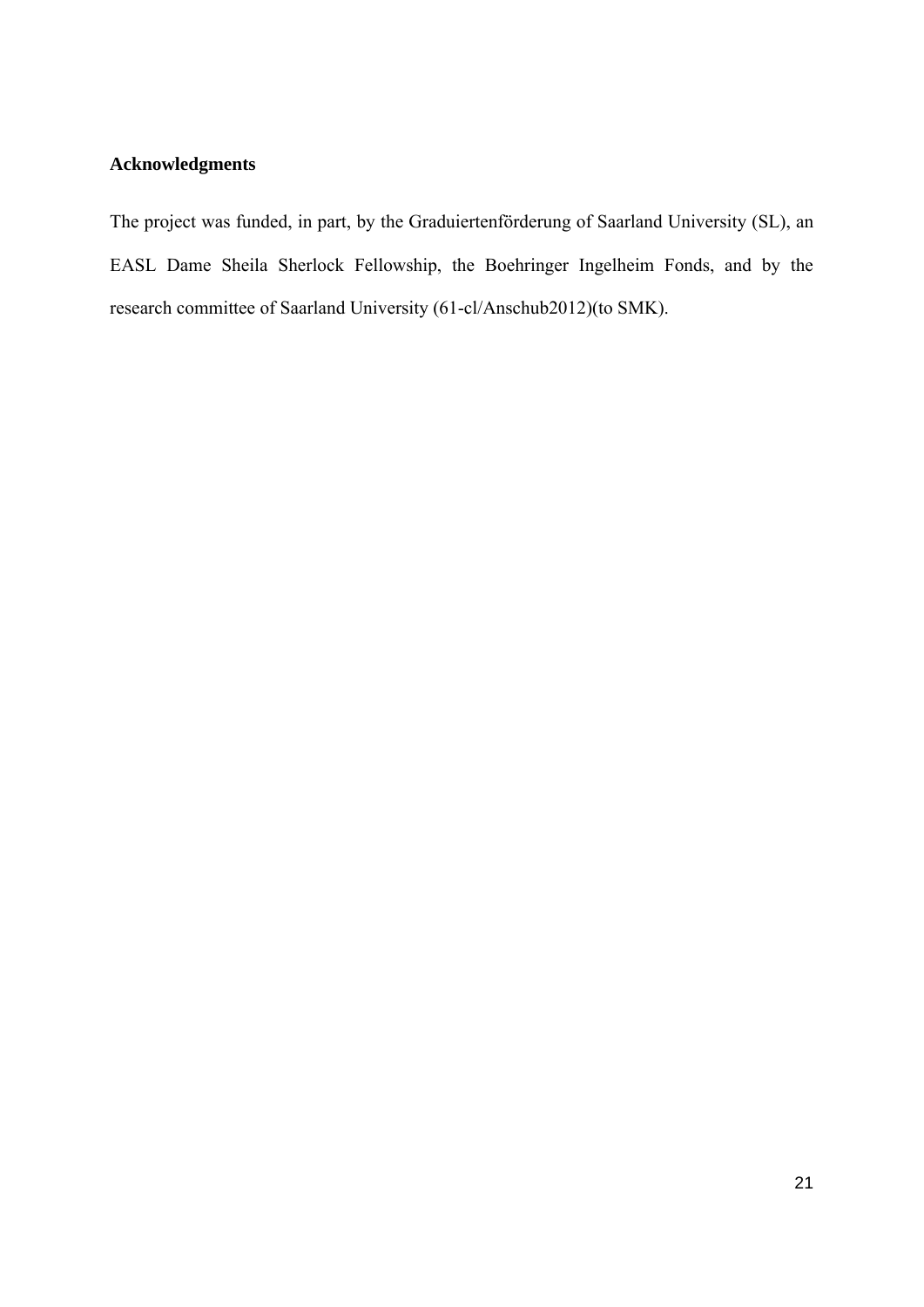# **References**

- 1. de Alwis, N. M., and C. P. Day. 2008. Non‐alcoholic fatty liver disease: the mist gradually clears. *J Hepatol* **48 Suppl 1**: S104‐112.
- 2. Erickson, S. K. 2009. Nonalcoholic fatty liver disease. *J Lipid Res* **50 Suppl**: S412‐416.
- 3. Adams, L. A., O. R. Waters, M. W. Knuiman, R. R. Elliott, and J. K. Olynyk. 2009. NAFLD as a risk factor for the development of diabetes and the metabolic syndrome: an eleven‐year follow‐up study. *Am J Gastroenterol* **104**: 861‐867.
- 4. Adams, L. A., P. Angulo, and K. D. Lindor. 2005. Nonalcoholic fatty liver disease. *Cmaj* **172**: 899‐905.
- 5. Angulo, P. 2002. Nonalcoholic fatty liver disease. *N Engl J Med* **346**: 1221‐1231.
- 6. Day, C. P. 2006. From fat to inflammation. *Gastroenterology* **130**: 207‐210.
- 7. Malhi, H., and G. J. Gores. 2008. Molecular mechanisms of lipotoxicity in nonalcoholic fatty liver disease. *Semin Liver Dis* **28**: 360‐369.
- 8. Musso, G., R. Gambino, and M. Cassader. 2009. Recent insights into hepatic lipid metabolism in non‐alcoholic fatty liver disease (NAFLD). *Prog Lipid Res* **48**: 1‐26.
- 9. Iizuka, K., and Y. Horikawa. 2008. ChREBP: a glucose-activated transcription factor involved in the development of metabolic syndrome. *Endocr J* **55**: 617‐624.
- 10. Lefebvre, P., G. Chinetti, J. C. Fruchart, and B. Staels. 2006. Sorting out the roles of PPAR alpha in energy metabolism and vascular homeostasis. *J Clin Invest* **116**: 571‐580.
- 11. Wakil, S. J., and L. A. Abu‐Elheiga. 2009. Fatty acid metabolism: target for metabolic syndrome. *J Lipid Res* **50 Suppl**: S138‐143.
- 12. McGarry, J. D., S. E. Mills, C. S. Long, and D. W. Foster. 1983. Observations on the affinity for carnitine, and malonyl‐CoA sensitivity, of carnitine palmitoyltransferase I in animal and human tissues. Demonstration of the presence of malonyl‐CoA in non‐hepatic tissues of the rat. *Biochem J* **214**: 21‐28.
- 13. Puri, P., M. M. Wiest, O. Cheung, F. Mirshahi, C. Sargeant, H. K. Min, M. J. Contos, R. K. Sterling, M. Fuchs, H. Zhou, S. M. Watkins, and A. J. Sanyal. 2009. The plasma lipidomic signature of nonalcoholic steatohepatitis. *Hepatology* **50**: 1827‐1838.
- 14. Puri, P., R. A. Baillie, M. M. Wiest, F. Mirshahi, J. Choudhury, O. Cheung, C. Sargeant, M. J. Contos, and A. J. Sanyal. 2007. A lipidomic analysis of nonalcoholic fatty liver disease. *Hepatology* **46**: 1081‐1090.
- 15. Miyoshi, H., K. Moriya, T. Tsutsumi, S. Shinzawa, H. Fujie, Y. Shintani, H. Fujinaga, K. Goto, T. Todoroki, T. Suzuki, T. Miyamura, Y. Matsuura, H. Yotsuyanagi, and K. Koike. 2011. Pathogenesis of lipid metabolism disorder in hepatitis C: polyunsaturated fatty acids counteract lipid alterations induced by the core protein. *J Hepatol* **54**: 432‐438.
- 16. Kim, K. H., H. J. Shin, K. Kim, H. M. Choi, S. H. Rhee, H. B. Moon, H. H. Kim, U. S. Yang, D. Y. Yu, and J. Cheong. 2007. Hepatitis B virus X protein induces hepatic steatosis via transcriptional activation of SREBP1 and PPARgamma. *Gastroenterology* **132**: 1955‐1967.
- 17. Matsuzaka, T., H. Shimano, N. Yahagi, T. Kato, A. Atsumi, T. Yamamoto, N. Inoue, M. Ishikawa, S. Okada, N. Ishigaki, H. Iwasaki, Y. Iwasaki, T. Karasawa, S. Kumadaki, T. Matsui, M. Sekiya, K. Ohashi, A. H. Hasty, Y. Nakagawa, A. Takahashi, H. Suzuki, S. Yatoh, H. Sone, H. Toyoshima, J. Osuga, and N. Yamada. 2007. Crucial role of a long-chain fatty acid elongase, Elovl6, in obesity‐induced insulin resistance. *Nat Med* **13**: 1193‐1202.
- 18. Kumadaki, S., T. Matsuzaka, T. Kato, N. Yahagi, T. Yamamoto, S. Okada, K. Kobayashi, A. Takahashi, S. Yatoh, H. Suzuki, N. Yamada, and H. Shimano. 2008. Mouse Elovl‐6 promoter is an SREBP target. *Biochem Biophys Res Commun* **368**: 261‐266.
- 19. Wang, C. Y., D. S. Stapleton, K. L. Schueler, M. E. Rabaglia, A. T. Oler, M. P. Keller, C. M. Kendziorski, K. W. Broman, B. S. Yandell, E. E. Schadt, and A. D. Attie. 2012. Tsc2, a positional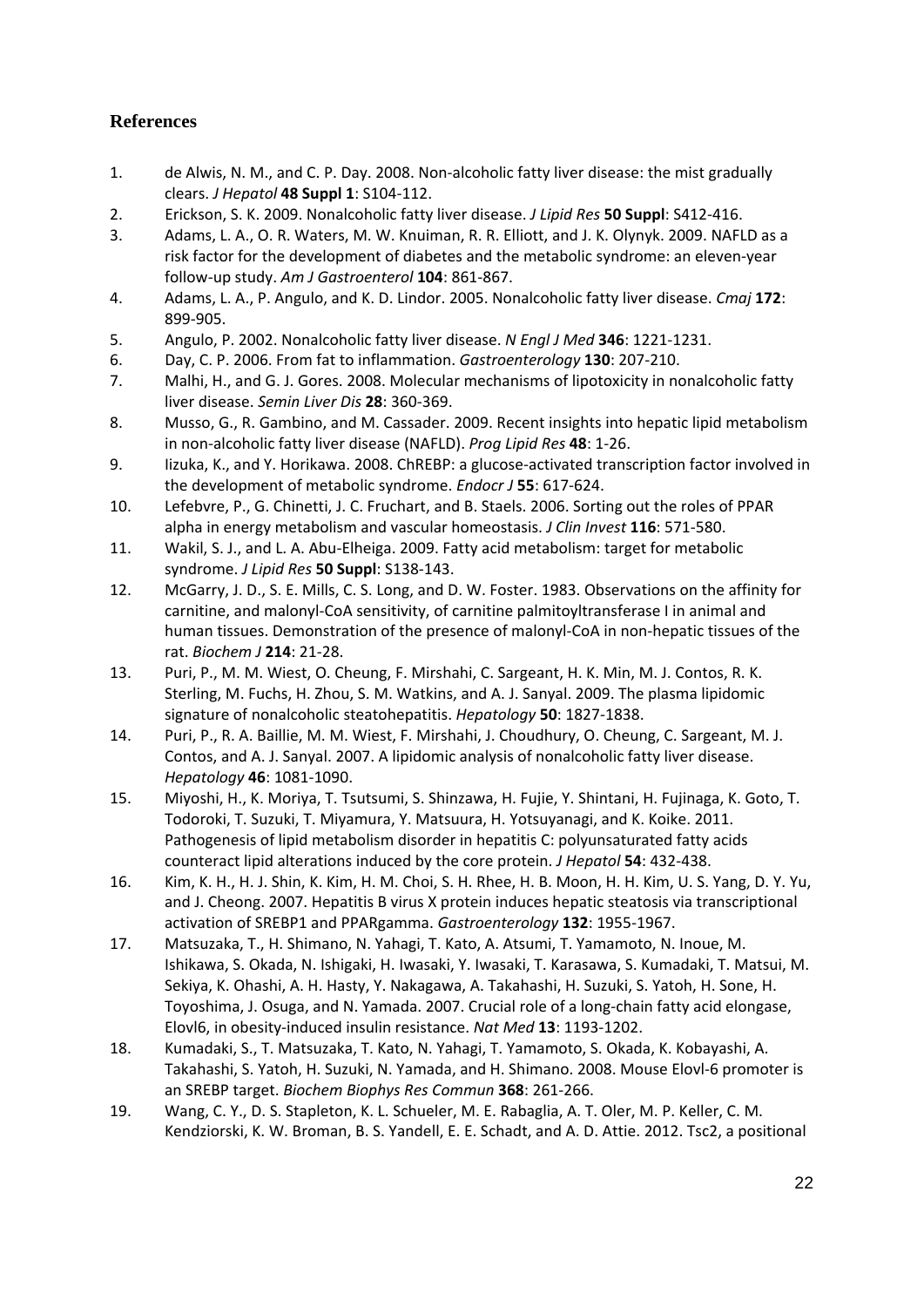candidate gene underlying a quantitative trait locus for hepatic steatosis. *J Lipid Res* **53**: 1493‐ 1501.

- 20. Matsuzaka, T., A. Atsumi, R. Matsumori, T. Nie, H. Shinozaki, N. Suzuki‐Kemuriyama, M. Kuba, Y. Nakagawa, K. Ishii, M. Shimada, K. Kobayashi, S. Yatoh, A. Takahashi, K. Takekoshi, H. Sone, N. Yahagi, H. Suzuki, S. Murata, M. Nakamuta, N. Yamada, and H. Shimano. 2012. Elovl6 promotes nonalcoholic steatohepatitis. *Hepatology* **56**: 2199‐2208.
- 21. Muir, K., A. Hazim, Y. He, M. Peyressatre, D. Y. Kim, X. Song, and L. Beretta. 2013. Proteomic and Lipidomic Signatures of Lipid Metabolism in NASH‐Associated Hepatocellular Carcinoma. *Cancer Res* **73**: 4722‐4731.
- 22. Kessler, S. M., Y. Simon, K. Gemperlein, K. Gianmoena, C. Cadenas, V. Zimmer, J. Pokorny, A. Barghash, V. Helms, N. van Rooijen, R. M. Bohle, F. Lammert, J. G. Hengstler, R. Mueller, J. Haybaeck, and A. K. Kiemer. 2014. Fatty acid elongation in non-alcoholic steatohepatitis and hepatocellular carcinoma. *Int J Mol Sci in Press*.
- 23. Kessler, S. M., S. Laggai, A. Barghash, V. Helms, and A. K. Kiemer. 2014. Lipid Metabolism Signatures in NASH‐Associated HCC ‐ Letter. *Cancer res in Press*.
- 24. Tybl, E., F. D. Shi, S. M. Kessler, S. Tierling, J. Walter, R. M. Bohle, S. Wieland, J. Zhang, E. M. Tan, and A. K. Kiemer. 2011. Overexpression of the IGF2‐mRNA binding protein p62 in transgenic mice induces a steatotic phenotype. *J Hepatol* **54**: 994‐1001.
- 25. Simon, Y., S. M. Kessler, R. M. Bohle, J. Haybaeck, and A. K. Kiemer. 2013. The insulin‐like growth factor 2 (IGF2) mRNA‐binding protein p62/IGF2BP2‐2 as a promoter of NAFLD and HCC? *Gut*.
- 26. Laggai, S., Y. Simon, T. Ranssweiler, A. K. Kiemer, and S. M. Kessler. 2013. Rapid chromatographic method to decipher distinct alterations in lipid classes in NAFLD/NASH. *World J Hepatol* **5**: 558‐567.
- 27. Kessler, S. M., J. Pokorny, V. Zimmer, S. Laggai, F. Lammert, R. M. Bohle, and A. K. Kiemer. 2013. IGF2 mRNA binding protein p62/IMP2‐2 in hepatocellular carcinoma: antiapoptotic action is independent of IGF2/PI3K signaling. *Am J Physiol Gastrointest Liver Physiol* **304**: G328‐G336.
- 28. Qian, H. L., X. X. Peng, S. H. Chen, H. M. Ye, and J. H. Qiu. 2005. p62 Expression in primary carcinomas of the digestive system. *World J Gastroenterol* **11**: 1788‐1792.
- 29. Zhang, J., and E. K. Chan. 2002. Autoantibodies to IGF-II mRNA binding protein p62 and overexpression of p62 in human hepatocellular carcinoma. *Autoimmun Rev* **1**: 146‐153.
- 30. Zhang, J. Y., E. K. Chan, X. X. Peng, and E. M. Tan. 1999. A novel cytoplasmic protein with RNA‐binding motifs is an autoantigen in human hepatocellular carcinoma. *J Exp Med* **189**: 1101‐1110.
- 31. Tovar, V., C. Alsinet, A. Villanueva, Y. Hoshida, D. Y. Chiang, M. Sole, S. Thung, S. Moyano, S. Toffanin, B. Minguez, L. Cabellos, J. Peix, M. Schwartz, V. Mazzaferro, J. Bruix, and J. M. Llovet. 2010. IGF activation in a molecular subclass of hepatocellular carcinoma and pre‐ clinical efficacy of IGF‐1R blockage. *J Hepatol* **52**: 550‐559.
- 32. Chiappini, F., A. Barrier, R. Saffroy, M. C. Domart, N. Dagues, D. Azoulay, M. Sebagh, B. Franc, S. Chevalier, B. Debuire, S. Dudoit, and A. Lemoine. 2006. Exploration of global gene expression in human liver steatosis by high‐density oligonucleotide microarray. *Lab Invest* **86**: 154‐165.
- 33. Christiansen, J., A. M. Kolte, T. Hansen, and F. C. Nielsen. 2009. IGF2 mRNA‐binding protein 2: biological function and putative role in type 2 diabetes. *J Mol Endocrinol* **43**: 187‐195.
- 34. Li, Z., J. A. Gilbert, Y. Zhang, M. Zhang, Q. Qiu, K. Ramanujan, T. Shavlakadze, J. K. Eash, A. Scaramozza, M. M. Goddeeris, D. G. Kirsch, K. P. Campbell, A. S. Brack, and D. J. Glass. 2012. An HMGA2‐IGF2BP2 axis regulates myoblast proliferation and myogenesis. *Dev Cell* **23**: 1176‐ 1188.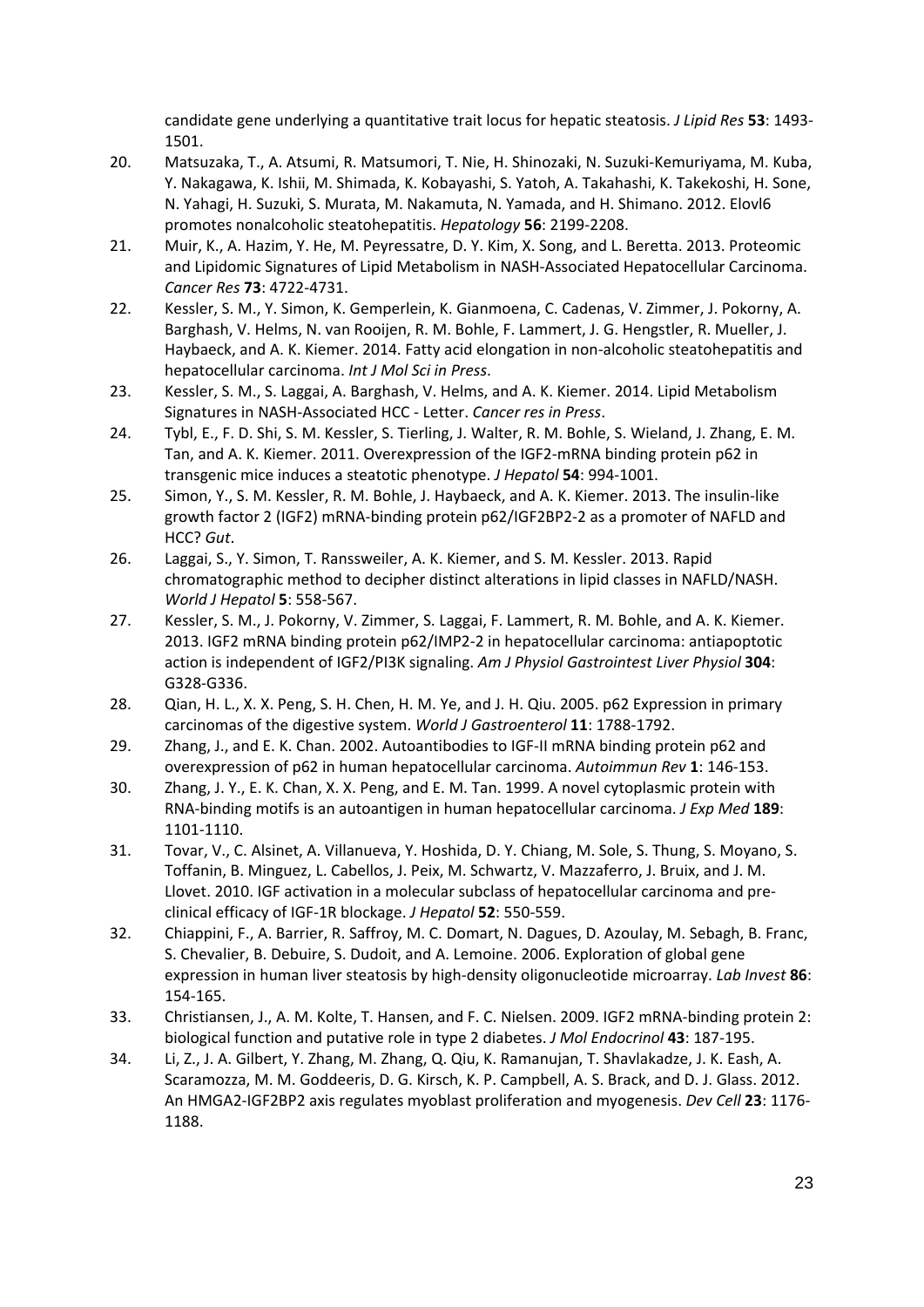- 35. Lanthier, N., O. Molendi‐Coste, Y. Horsmans, N. van Rooijen, P. D. Cani, and I. A. Leclercq. 2010. Kupffer cell activation is a causal factor for hepatic insulin resistance. *Am J Physiol Gastrointest Liver Physiol* **298**: G107‐116.
- 36. Bode, H. B., M. W. Ring, G. Schwar, R. M. Kroppenstedt, D. Kaiser, and R. Muller. 2006. 3‐ Hydroxy‐3‐methylglutaryl‐coenzyme A (CoA) synthase is involved in biosynthesis of isovaleryl‐CoA in the myxobacterium Myxococcus xanthus during fruiting body formation. *J Bacteriol* **188**: 6524‐6528.
- 37. Kiemer, A. K., R. H. Senaratne, J. Hoppstadter, B. Diesel, L. W. Riley, K. Tabeta, S. Bauer, B. Beutler, and B. L. Zuraw. 2009. Attenuated activation of macrophage TLR9 by DNA from virulent mycobacteria. *J Innate Immun* **1**: 29‐45.
- 38. Azzout‐Marniche, D., D. Becard, C. Guichard, M. Foretz, P. Ferre, and F. Foufelle. 2000. Insulin effects on sterol regulatory‐element‐binding protein‐1c (SREBP‐1c) transcriptional activity in rat hepatocytes. *Biochem J* **350 Pt 2**: 389‐393.
- 39. Basirico, L., P. Morera, N. Lacetera, B. Ronchi, A. Nardone, and U. Bernabucci. 2010. Downregulation of hepatic ApoB100 expression during hot season in transition dairy cows. *Livestock Science* **137**: 49.
- 40. Lu, M., R. M. Nakamura, E. D. Dent, J. Y. Zhang, F. C. Nielsen, J. Christiansen, E. K. Chan, and E. M. Tan. 2001. Aberrant expression of fetal RNA‐binding protein p62 in liver cancer and liver cirrhosis. *Am J Pathol* **159**: 945‐953.
- 41. Dubuquoy, C., C. Robichon, F. Lasnier, C. Langlois, I. Dugail, F. Foufelle, J. Girard, A. F. Burnol, C. Postic, and M. Moldes. 2011. Distinct regulation of adiponutrin/PNPLA3 gene expression by the transcription factors ChREBP and SREBP1c in mouse and human hepatocytes. *J Hepatol* **55**: 145‐153.
- 42. Lee, H., M. T. Park, B. H. Choi, E. T. Oh, M. J. Song, J. Lee, C. Kim, B. U. Lim, and H. J. Park. 2011. Endoplasmic reticulum stress-induced JNK activation is a critical event leading to mitochondria‐mediated cell death caused by beta‐lapachone treatment. *PLoS One* **6**: e21533.
- 43. Vinciguerra, M., F. Carrozzino, M. Peyrou, S. Carlone, R. Montesano, R. Benelli, and M. Foti. 2009. Unsaturated fatty acids promote hepatoma proliferation and progression through downregulation of the tumor suppressor PTEN. *J Hepatol* **50**: 1132‐1141.
- 44. Tripathy, S., and D. B. Jump. 2013. ElovI5 regulates the mTORC2-Akt-FOXO1 pathway by controlling hepatic cis‐vaccenic acid synthesis in diet‐induced obese mice. *J Lipid Res* **54**: 71‐ 84.
- 45. Chao, W., and P. A. D'Amore. 2008. IGF2: epigenetic regulation and role in development and disease. *Cytokine Growth Factor Rev* **19**: 111‐120.
- 46. Chen, G., G. Liang, J. Ou, J. L. Goldstein, and M. S. Brown. 2004. Central role for liver X receptor in insulin‐mediated activation of Srebp‐1c transcription and stimulation of fatty acid synthesis in liver. *Proc Natl Acad Sci U S A* **101**: 11245‐11250.
- 47. Postic, C., and J. Girard. 2008. Contribution of de novo fatty acid synthesis to hepatic steatosis and insulin resistance: lessons from genetically engineered mice. *J Clin Invest* **118**: 829‐838.
- 48. Dentin, R., F. Benhamed, I. Hainault, V. Fauveau, F. Foufelle, J. R. Dyck, J. Girard, and C. Postic. 2006. Liver‐specific inhibition of ChREBP improves hepatic steatosis and insulin resistance in ob/ob mice. *Diabetes* **55**: 2159‐2170.
- 49. Ahmed, M. H., and C. D. Byrne. 2007. Modulation of sterol regulatory element binding proteins (SREBPs) as potential treatments for non‐alcoholic fatty liver disease (NAFLD). *Drug Discov Today* **12**: 740‐747.
- 50. Shimomura, I., Y. Bashmakov, and J. D. Horton. 1999. Increased levels of nuclear SREBP‐1c associated with fatty livers in two mouse models of diabetes mellitus. *J Biol Chem* **274**: 30028‐30032.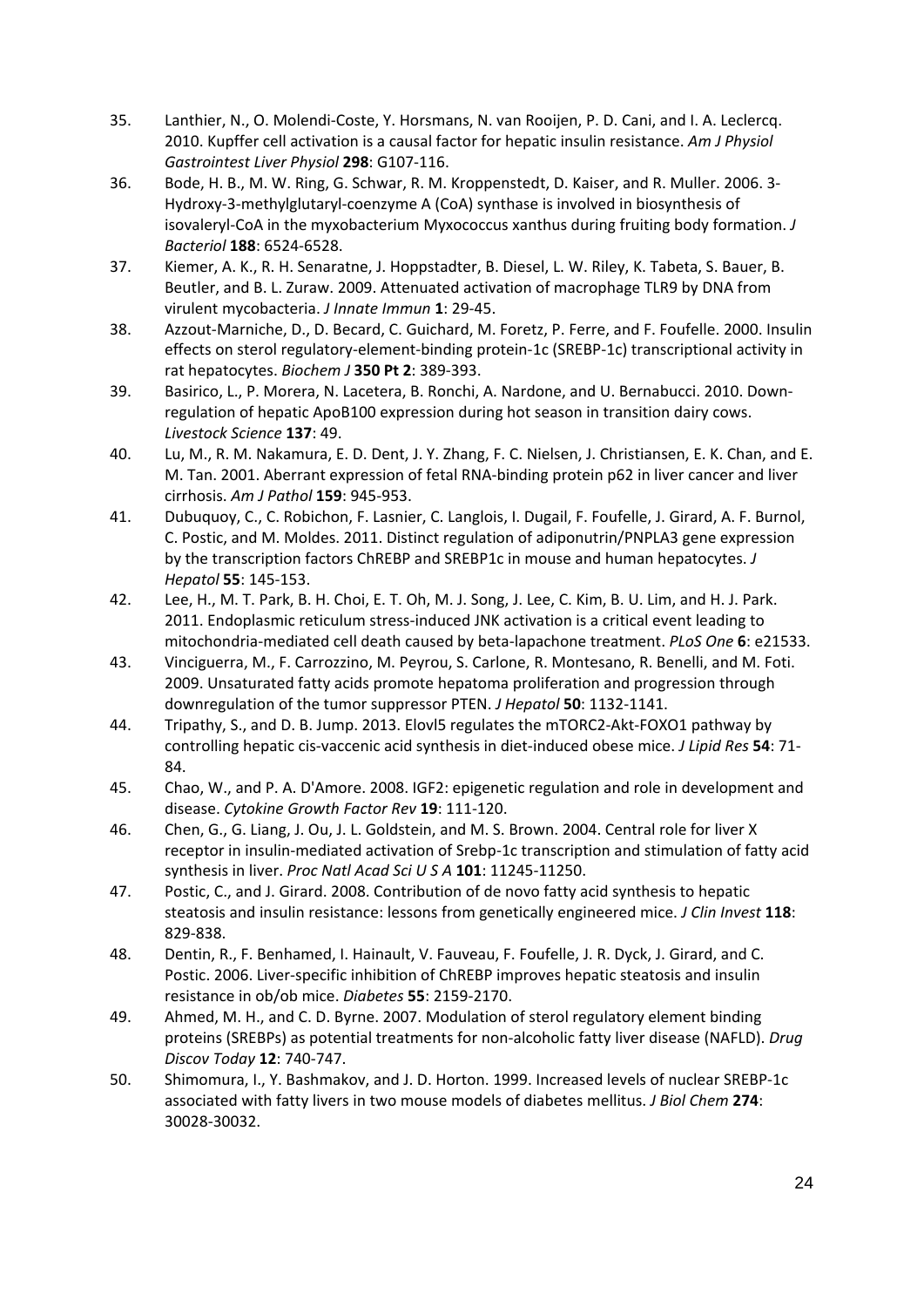- 51. Ferre, P., and F. Foufelle. 2007. SREBP‐1c transcription factor and lipid homeostasis: clinical perspective. *Horm Res* **68**: 72‐82.
- 52. Kim, K. H., G. Y. Lee, J. I. Kim, M. Ham, J. Won Lee, and J. B. Kim. 2010. Inhibitory effect of LXR activation on cell proliferation and cell cycle progression through lipogenic activity. *J Lipid Res* **51**: 3425‐3433.
- 53. Wang, M., S. Sun, T. Wu, L. Zhang, H. Song, W. Hao, P. Zheng, L. Xing, and G. Ji. 2013. Inhibition of LXRalpha/SREBP‐1c‐Mediated Hepatic Steatosis by Jiang‐Zhi Granule. *Evid Based Complement Alternat Med* **2013**: 584634.
- 54. Yoshikawa, T., H. Shimano, M. Amemiya‐Kudo, N. Yahagi, A. H. Hasty, T. Matsuzaka, H. Okazaki, Y. Tamura, Y. Iizuka, K. Ohashi, J. Osuga, K. Harada, T. Gotoda, S. Kimura, S. Ishibashi, and N. Yamada. 2001. Identification of liver X receptor‐retinoid X receptor as an activator of the sterol regulatory element‐binding protein 1c gene promoter. *Mol Cell Biol* **21**: 2991‐3000.
- 55. Shimomura, I., H. Shimano, J. D. Horton, J. L. Goldstein, and M. S. Brown. 1997. Differential expression of exons 1a and 1c in mRNAs for sterol regulatory element binding protein‐1 in human and mouse organs and cultured cells. *J Clin Invest* **99**: 838‐845.
- 56. DeBose‐Boyd, R. A., J. Ou, J. L. Goldstein, and M. S. Brown. 2001. Expression of sterol regulatory element‐binding protein 1c (SREBP‐1c) mRNA in rat hepatoma cells requires endogenous LXR ligands. *Proc Natl Acad Sci U S A* **98**: 1477‐1482.
- 57. Repa, J. J., G. Liang, J. Ou, Y. Bashmakov, J. M. Lobaccaro, I. Shimomura, B. Shan, M. S. Brown, J. L. Goldstein, and D. J. Mangelsdorf. 2000. Regulation of mouse sterol regulatory element‐ binding protein‐1c gene (SREBP‐1c) by oxysterol receptors, LXRalpha and LXRbeta. *Genes Dev* **14**: 2819‐2830.
- 58. Smith, T. M., K. Gilliland, G. A. Clawson, and D. Thiboutot. 2008. IGF‐1 induces SREBP‐1 expression and lipogenesis in SEB‐1 sebocytes via activation of the phosphoinositide 3‐ kinase/Akt pathway. *J Invest Dermatol* **128**: 1286‐1293.
- 59. Iizuka, K., B. Miller, and K. Uyeda. 2006. Deficiency of carbohydrate‐activated transcription factor ChREBP prevents obesity and improves plasma glucose control in leptin‐deficient (ob/ob) mice. *Am J Physiol Endocrinol Metab* **291**: E358‐364.
- 60. Yu, Y., T. G. Maguire, and J. C. Alwine. 2014. ChREBP, a glucose‐responsive transcriptional factor, enhances glucose metabolism to support biosynthesis in human cytomegalovirusinfected cells. *Proc Natl Acad Sci U S A* **111**: 1951‐1956.
- 61. Denechaud, P. D., P. Bossard, J. M. Lobaccaro, L. Millatt, B. Staels, J. Girard, and C. Postic. 2008. ChREBP, but not LXRs, is required for the induction of glucose‐regulated genes in mouse liver. *J Clin Invest* **118**: 956‐964.
- 62. Caballero, F., A. Fernandez, A. M. De Lacy, J. C. Fernandez‐Checa, J. Caballeria, and C. Garcia‐ Ruiz. 2009. Enhanced free cholesterol, SREBP‐2 and StAR expression in human NASH. *J Hepatol* **50**: 789‐796.
- 63. Donnelly, K. L., C. I. Smith, S. J. Schwarzenberg, J. Jessurun, M. D. Boldt, and E. J. Parks. 2005. Sources of fatty acids stored in liver and secreted via lipoproteins in patients with nonalcoholic fatty liver disease. *J Clin Invest* **115**: 1343‐1351.
- 64. Chakravarthy, M. V., Z. Pan, Y. Zhu, K. Tordjman, J. G. Schneider, T. Coleman, J. Turk, and C. F. Semenkovich. 2005. "New" hepatic fat activates PPARalpha to maintain glucose, lipid, and cholesterol homeostasis. *Cell Metab* **1**: 309‐322.
- 65. Jones, A., K. Friedrich, M. Rohm, M. Schafer, C. Algire, P. Kulozik, O. Seibert, K. Muller‐Decker, T. Sijmonsma, D. Strzoda, C. Sticht, N. Gretz, G. M. Dallinga‐Thie, B. Leuchs, M. Kogl, W. Stremmel, M. B. Diaz, and S. Herzig. 2013. TSC22D4 is a molecular output of hepatic wasting metabolism. *EMBO Mol Med*.
- 66. Harano, Y., K. Yasui, T. Toyama, T. Nakajima, H. Mitsuyoshi, M. Mimani, T. Hirasawa, Y. Itoh, and T. Okanoue. 2006. Fenofibrate, a peroxisome proliferator‐activated receptor alpha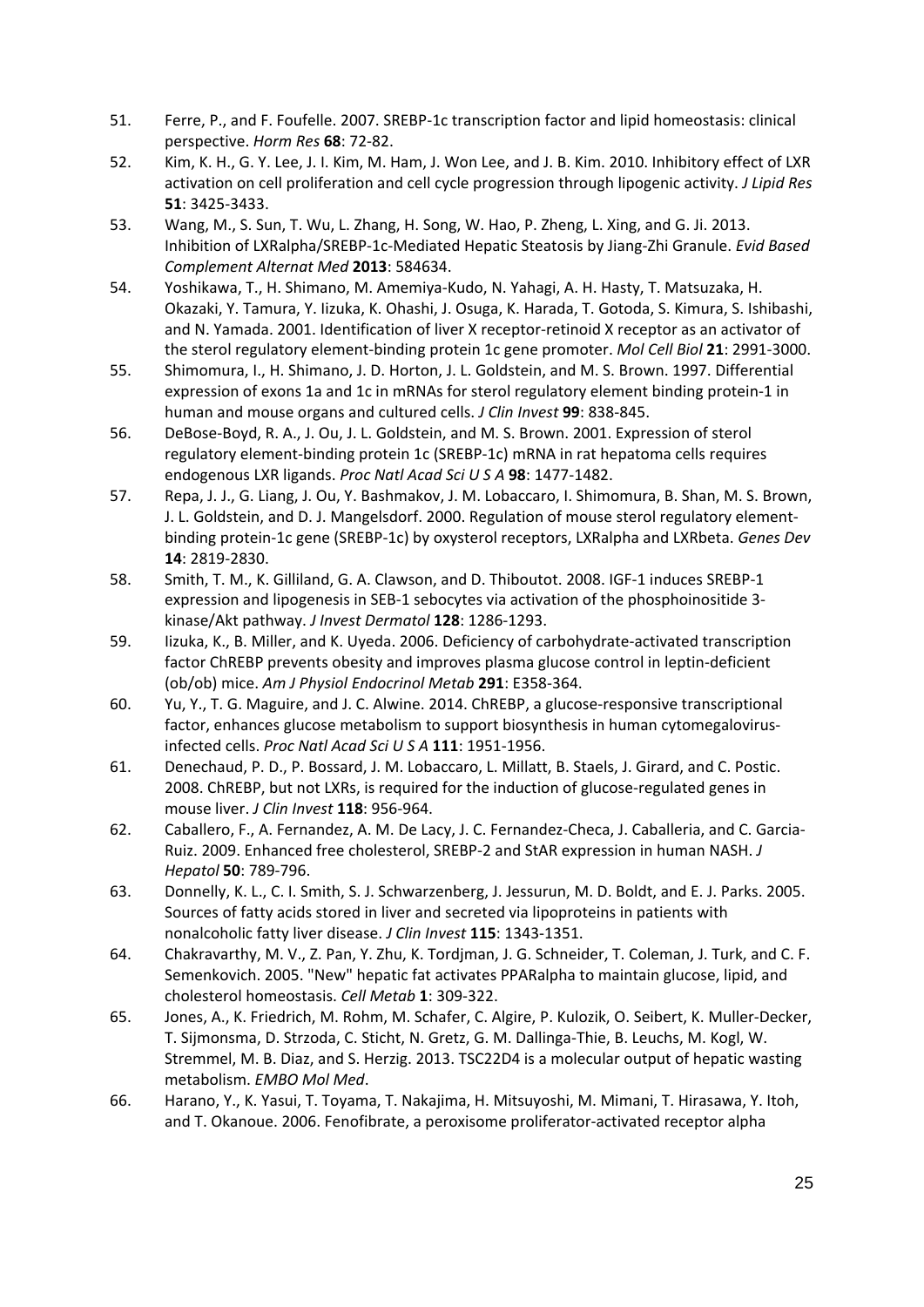agonist, reduces hepatic steatosis and lipid peroxidation in fatty liver Shionogi mice with hereditary fatty liver. *Liver Int* **26**: 613‐620.

- 67. Thupari, J. N., M. L. Pinn, and F. P. Kuhajda. 2001. Fatty acid synthase inhibition in human breast cancer cells leads to malonyl‐CoA‐induced inhibition of fatty acid oxidation and cytotoxicity. *Biochem Biophys Res Commun* **285**: 217‐223.
- 68. Soupene, E., and F. A. Kuypers. 2008. Mammalian long‐chain acyl‐CoA synthetases. *Exp Biol Med (Maywood)* **233**: 507‐521.
- 69. Mabrouk, G. M., I. M. Helmy, K. G. Thampy, and S. J. Wakil. 1990. Acute hormonal control of acetyl‐CoA carboxylase. The roles of insulin, glucagon, and epinephrine. *J Biol Chem* **265**: 6330‐6338.
- 70. McGarry, J. D., and N. F. Brown. 1997. The mitochondrial carnitine palmitoyltransferase system. From concept to molecular analysis. *Eur J Biochem* **244**: 1‐14.
- 71. Anderson, N., and J. Borlak. 2008. Molecular mechanisms and therapeutic targets in steatosis and steatohepatitis. *Pharmacol Rev* **60**: 311‐357.
- 72. Koteish, A., and A. M. Diehl. 2001. Animal models of steatosis. *Semin Liver Dis* **21**: 89‐104.
- 73. Lelliott, C. J., M. Lopez, R. K. Curtis, N. Parker, M. Laudes, G. Yeo, M. Jimenez‐Linan, J. Grosse, A. K. Saha, D. Wiggins, D. Hauton, M. D. Brand, S. O'Rahilly, J. L. Griffin, G. F. Gibbons, and A. Vidal‐Puig. 2005. Transcript and metabolite analysis of the effects of tamoxifen in rat liver reveals inhibition of fatty acid synthesis in the presence of hepatic steatosis. *FASEB J* **19**: 1108‐1119.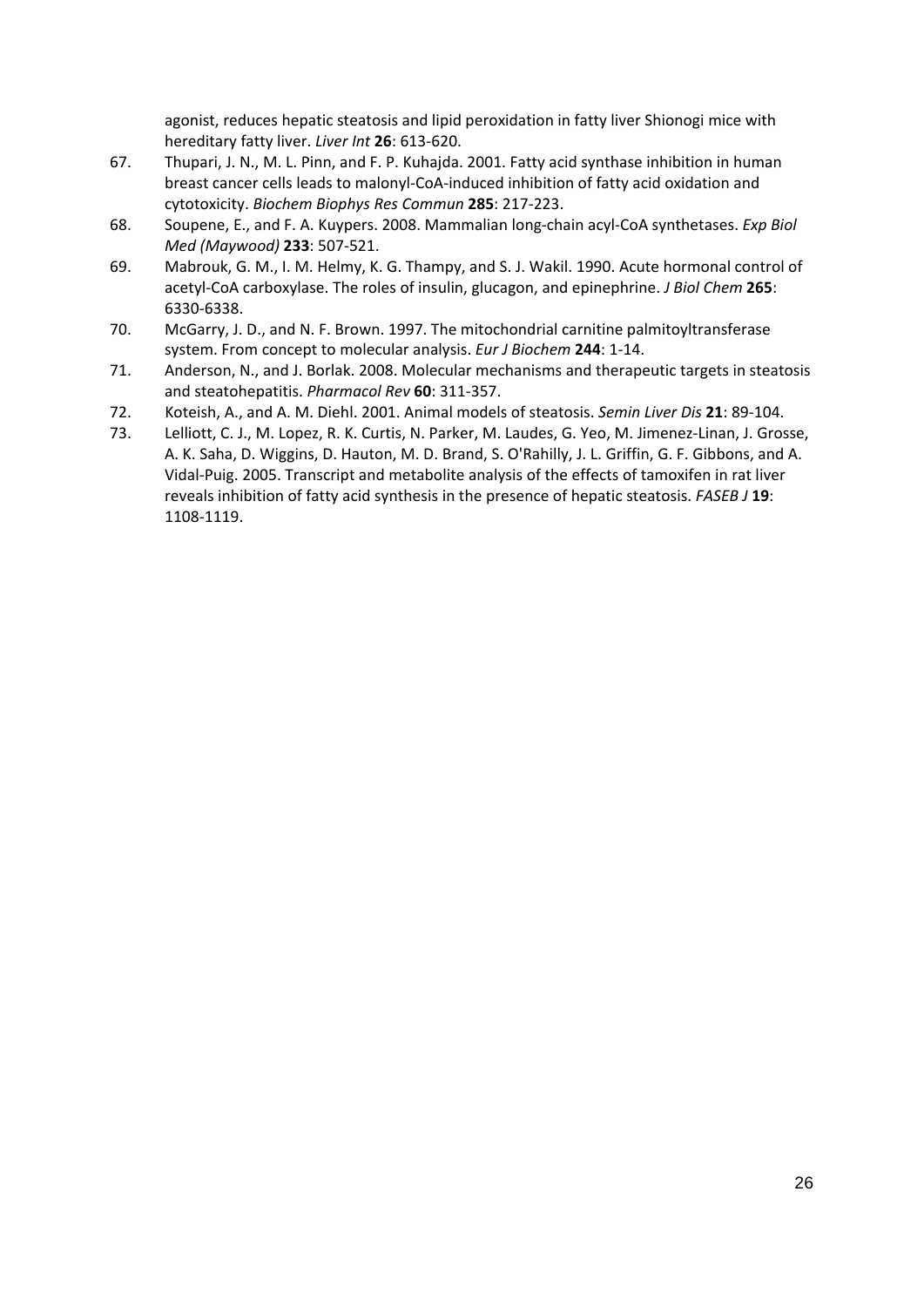# **Figure legends**

#### **Figure 1. p62-induced steatosis, C18:C16 ratio, and ELOVL6 expression.**

A. HE staining of wild-type (wt) and *p62* transgenic liver tissue (*p62* tg) (original magnification 100x).

B. F4/80 staining of wt and *p62* tg liver tissue (original magnification 100x).

C. F4/80 RT-qPCR of wild-type (wt) and *p62* transgenic (*p62* tg ) livers (n=13, each).

D. Hyperinsulinemic euglycemic clamp study in wt (n=3) and *p62* tg (n=4) mice: glucose infusion rate (GIR), glucose turnover (TO), and hepatic glucose production (HGP). Data show  $mean \pm SEM$ .

E. Hepatic C18:C16 fatty acid ratio: wt: n=10, *p62* tg: n=19.

F. C18:C16 fatty acid ratio and Western Blot of the transfection control (72 h) in HepG2 cells transfected with random siRNA (si co) or  $p62$  siRNA (si  $p62$ ) (n=3, duplicate)

G. Representative ELOVL6 Western blot of wt and *p62* tg mice (n=5, each).

H. ELOVL6 Western blot (n=3, duplicate, left) and RT-qPCR (n=2, triplicate, middle) of HepG2 transfected with si co or si p62 for ELOVL6, Right: RT-qPCR for *ELOVL6* and *p62* of 35 liver tissues normalized on *ACTB* mRNA levels.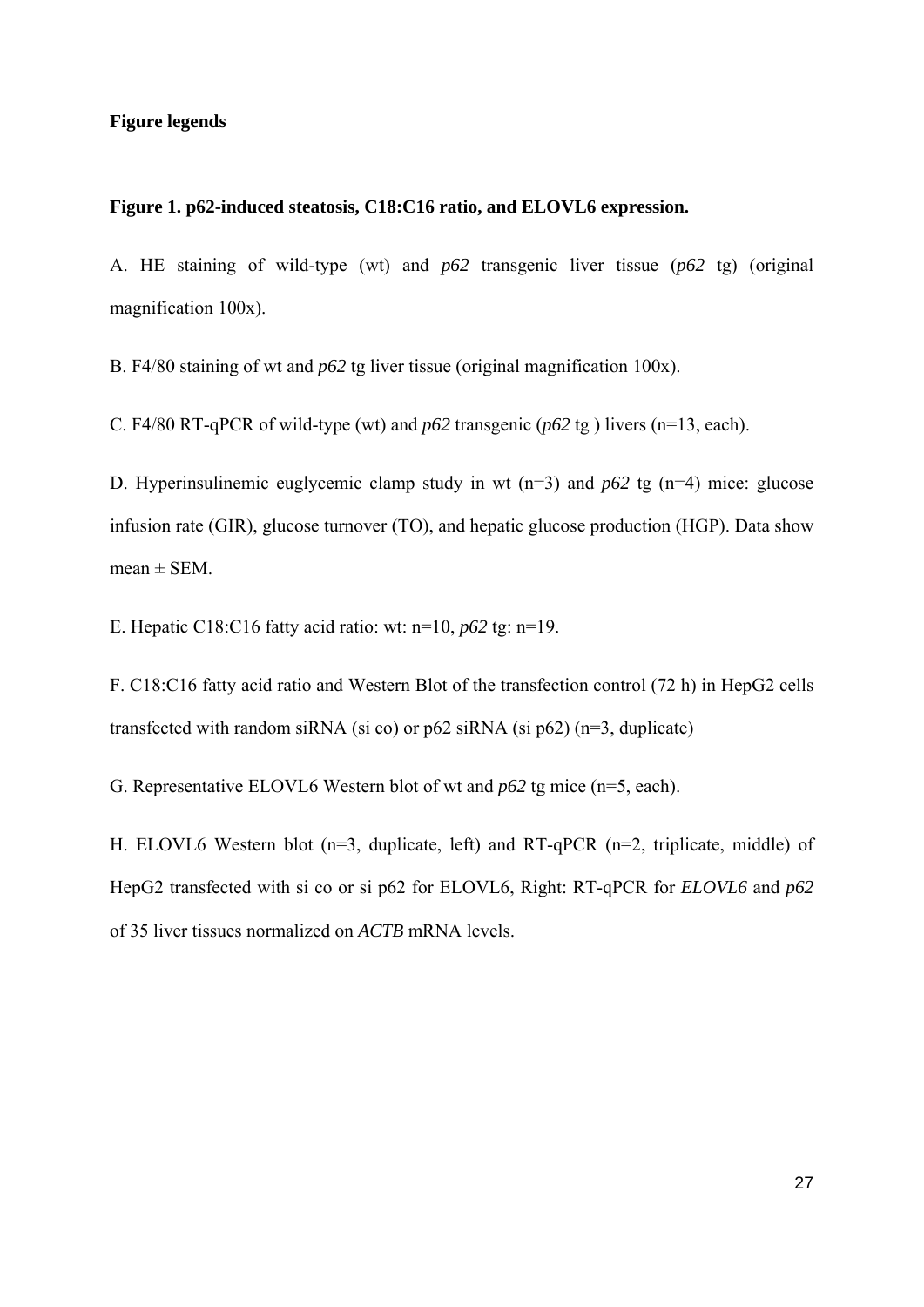#### **Figure 2. Implications of p62 on lipogenic pathways.**

RT-qPCR (n=3-6, triplicate, A) or Western blot (n=3, duplicate, B) of HepG2 transfected with either p62 siRNA (si p62) or p62 overexpression vector (p62) and their respective controls (si co, co-v).

A. *MLXIPL*, *NR1H3,* and *SREBF1c* mRNA.

B. Precursor (SREBF1 pre) and mature SREBF1 (SREBF1 ma).

C. SREBF1 pre and SREBF1 ma Western blot of wild-type (wt) and *p62* transgenic (*p62* tg) livers  $(n=6)$ .

D. SREBF1 pre and SREBF1 ma Western blot on cytosolic and nuclear proteins of HepG2 treated with IGF2 (n=9, duplicate).

E. SREBF1 pre and SREBF1 ma and ELOVL6 Western blot on cytosolic and nuclear proteins of HepG2 (co) incubated with neutralizing IGF2 antibody (IGF2 AB, 48 h) (n=4, duplicate).

F. RT-qPCR for *ELOVL6* and *p62* of 35 liver tissues normalized on *ACTB* mRNA levels.

# **Figure 3. Effect of p62 on lipogenic genes.**

A. *FASN* RT-qPCR of HepG2 transfected with either p62 siRNA (si p62, n=3, triplicate) or p62 overexpression vector (p62, n=5, triplicate) and their respective controls (si co, co-v)  $(n=3,$  triplicate).

B. FASN Western blot of HepG2 transfected with si p62 or p62 (n=3, duplicate).

C. Representative FASN Western blot of wild-type (wt) and *p62* transgenic (*p62* tg) livers  $(n=5, each)$ .

D. *SCD* and *ACACA* RT-qPCR of HepG2 transfected with either p62 siRNA (n=3, triplicate) or p62 overexpression vector (n=5, triplicate) and their respective controls.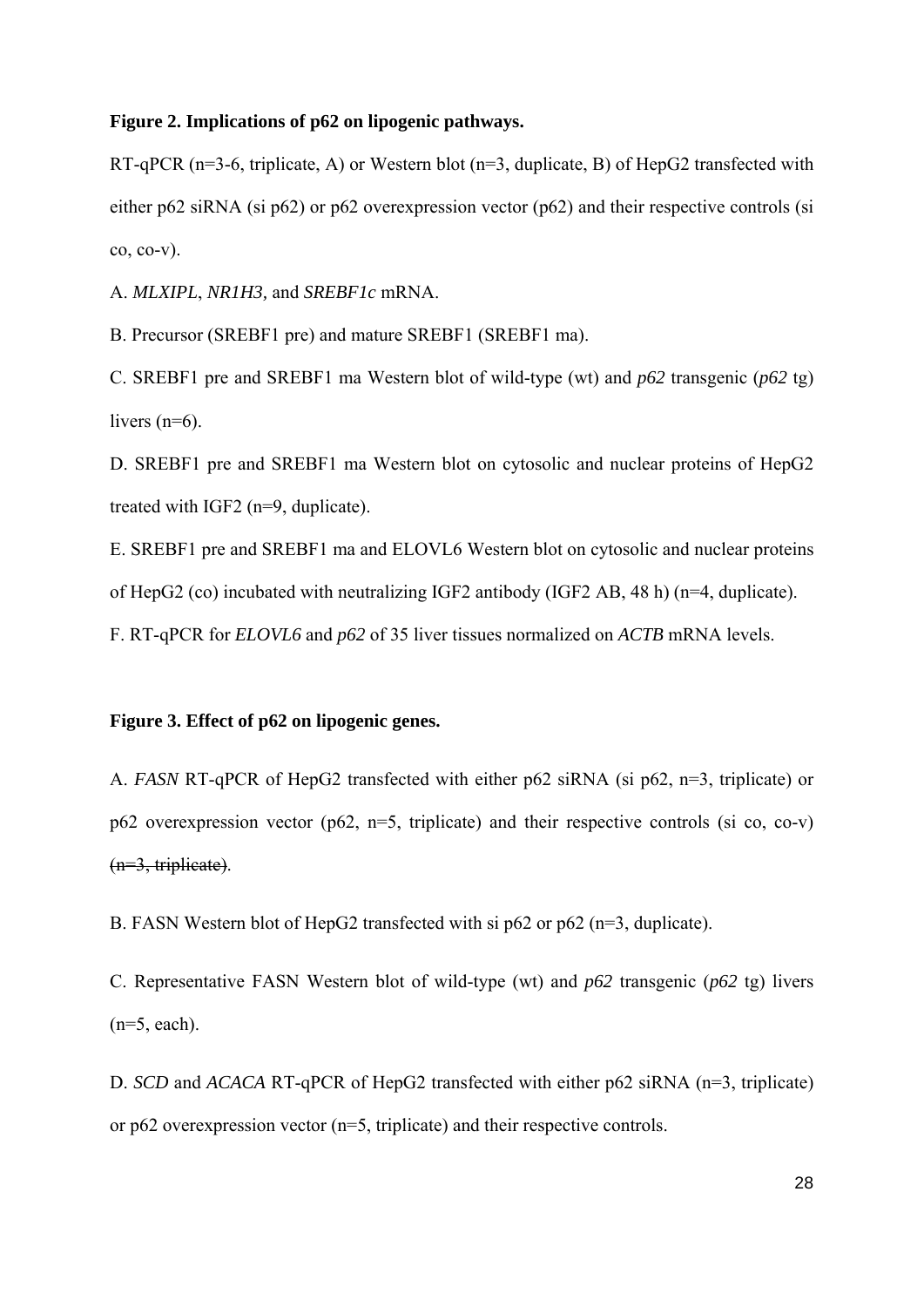E. *PKLR* RT-qPCR of HepG2 transfected with either p62 siRNA (n=4, triplicate) or p62 overexpression vector (n=5, triplicate) and their respective controls.

# **Figure 4. Implications of p62 on lipolytic pathways and summary.**

A. *PPARA* RT-qPCR of HepG2 transfected with either p62 siRNA (si p62, n=3, triplicate) or p62 overexpression vector (p62, n=5, triplicate) and their respective controls (si co, co-v). B. *PPARA* RT-qPCR of wild-type (wt) and *p62* transgenic (*p62* tg ) livers (n=5, each). C. p62 overexpression decreases FASN expression by MLXIPL depletion and induces IGF2 expression. Reduced FASN levels lead to malonyl-CoA accumulation. IGF2 promotes the maturation of SREBF1, which increases ELOVL6 expression, leading to an increased C18 to C16 ratio. The reduced inhibition of palmitoyl-CoA on ACACA activity elevates malonyl-CoA levels, which inhibit the CPT1A-activity and therefore mitochondrial β-oxidation.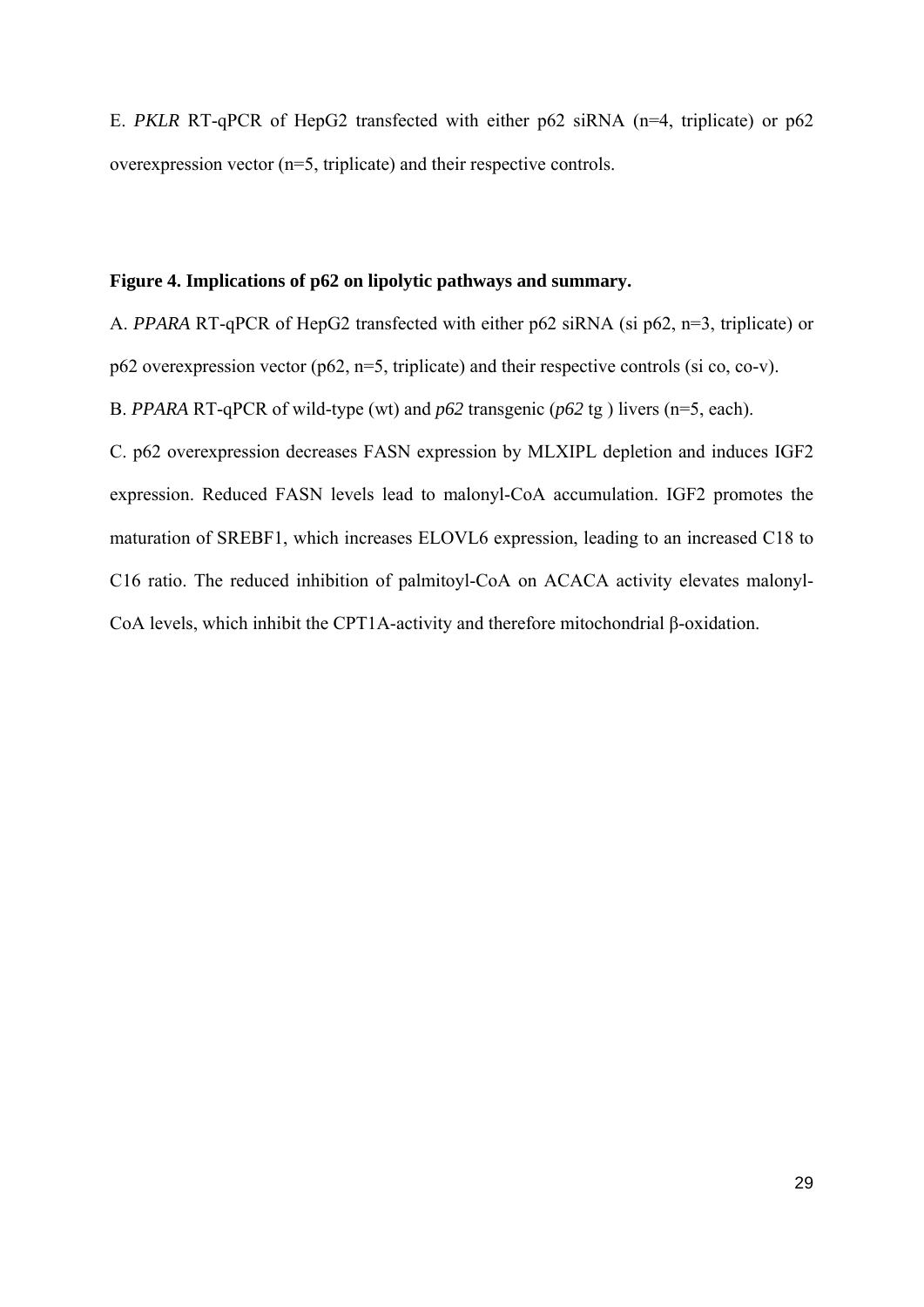**Table 1. p62-induced changes in murine hepatic fatty acids.** Livers of wild-type (wt, n=7) and *p62* transgenic (*p62* tg, n=19, n=8 normal histology, n=11 microvesicular steatotic histology) mice were analyzed by GC-MS. p values indicate differences compared to values in livers of wt animals.

| Fatty acid | wt                         | $p62$ tg normal histology  |             | $p62$ tg microvesicular steatosis |             |
|------------|----------------------------|----------------------------|-------------|-----------------------------------|-------------|
|            | [ $\mu$ g / mg dry tissue] | [ $\mu$ g / mg dry tissue] | p<br>vs. wt | [ $\mu$ g / mg dry tissue]        | p<br>vs. wt |
| 12:0       | $0.05 \pm 0.05$            | $0.26 \pm 0.13$            | 0.205       | $0.81 \pm 0.18$                   | 0.0016      |
| 14:0       | $0.32 \pm 0.11$            | $0.65 \pm 0.29$            | 0.344       | $2.08 \pm 0.38$                   | 0.0009      |
| 16:0       | $16.7 \pm 0.77$            | $21.82 \pm 1.99$           | 0.050       | $28.72 \pm 1.75$                  | 0.00002     |
| 16:1       | $0.04 \pm 0.03$            | $0.10 \pm 0.06$            | 0.441       | $0.69 \pm 0.12$                   | 0.0003      |
| 18:0       | $11.7 \pm 0.20$            | $14.04 \pm 0.71$           | 0.018       | $14.24 \pm 0.54$                  | 0.0008      |
| 18:1       | $5.54 \pm 0.47$            | $9.98 \pm 1.84$            | 0.061       | $19.34 \pm 1.76$                  | 0.000007    |
| 18:2       | $9.75 \pm 0.62$            | $16.69 \pm 2.49$           | 0.035       | $30.12 \pm 2.76$                  | 0.00002     |
| 20:1       | n.d.                       | $0.06 \pm 0.05$            | 0.351       | $0.20 \pm 0.09$                   | 0.0455      |
| 20:2       | $0.34 \pm 0.07$            | $0.43 \pm 0.14$            | 0.611       | $1.11 \pm 0.17$                   | 0.0010      |
| 20:3       | $0.29 \pm 0.07$            | $0.61 \pm 0.17$            | 0.135       | $1.47 \pm 0.19$                   | 0.00006     |
| 20:4       | $10.9 \pm 0.26$            | $10.17 \pm 0.86$           | 0.461       | $13.47 \pm 0.65$                  | 0.0032      |
| 20:5       | n.d.                       | n.d.                       |             | $0.08 \pm 0.08$                   | 0.3409      |
| 22:4       | $0.11 \pm 0.07$            | $0.16 \pm 0.11$            | 0.698       | $0.88 \pm 0.21$                   | 0.0038      |
| 22:5       | $2.20 \pm 0.92$            | $0.98 \pm 0.64$            | 0.340       | $3.31 \pm 0.66$                   | 0.3781      |
| 22:6       | $1.55 \pm 0.52$            | $1.00 \pm 0.30$            | 0.413       | $0.83 \pm 0.22$                   | 0.2663      |
| sum FA     | $59.5 \pm 2.57$            | $76.94 \pm 8.03$           | 0.072       | $117.3 \pm 9.76$                  | 0.000028    |